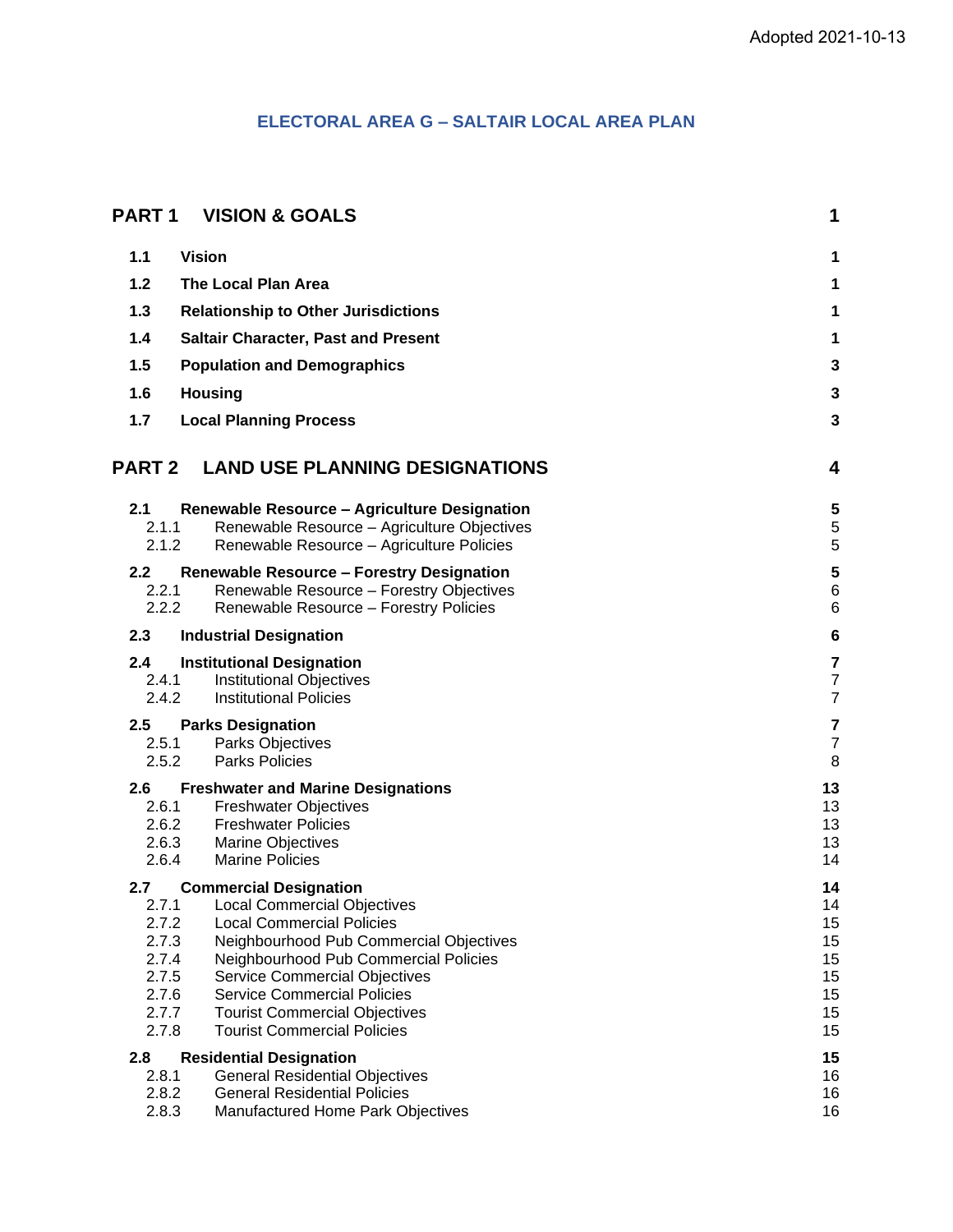| 2.8.4<br>2.8.5<br>2.8.6  | <b>Manufactured Home Park Policies</b><br>Suburban Residential Objectives<br>Suburban Residential Policies | 16<br>18<br>18 |
|--------------------------|------------------------------------------------------------------------------------------------------------|----------------|
| 2.9<br>2.9.1             | <b>Railway Transportation</b><br><b>Railway Transportation Objectives</b>                                  | 18<br>18       |
| 2.10<br>2.10.1<br>2.10.2 | <b>Roads and Servicing</b><br>Roads and Servicing Objectives<br>Roads and Servicing Policies               | 18<br>19<br>19 |
| 2.11                     | <b>Settlement Nodes</b>                                                                                    | 19             |
| 2.12<br>2.12.1           | <b>Temporary Use Designations</b><br><b>Temporary Use Policies</b>                                         | 20<br>20       |
| 2.13<br>2.13.1<br>2.13.2 | Heritage<br><b>Heritage Objectives</b><br><b>Heritage Policies</b>                                         | 20<br>20<br>21 |
| <b>PART 3</b>            | <b>IMPLEMENTATION AND EVALUATION</b>                                                                       | 22             |
| 3.1                      | Monitoring and Review of the Plan                                                                          | 22             |
| 3.2                      | <b>Performance Measures</b>                                                                                | 22             |
| <b>LIST OF TABLES</b>    |                                                                                                            | 24             |
| <b>LIST OF FIGURES</b>   |                                                                                                            |                |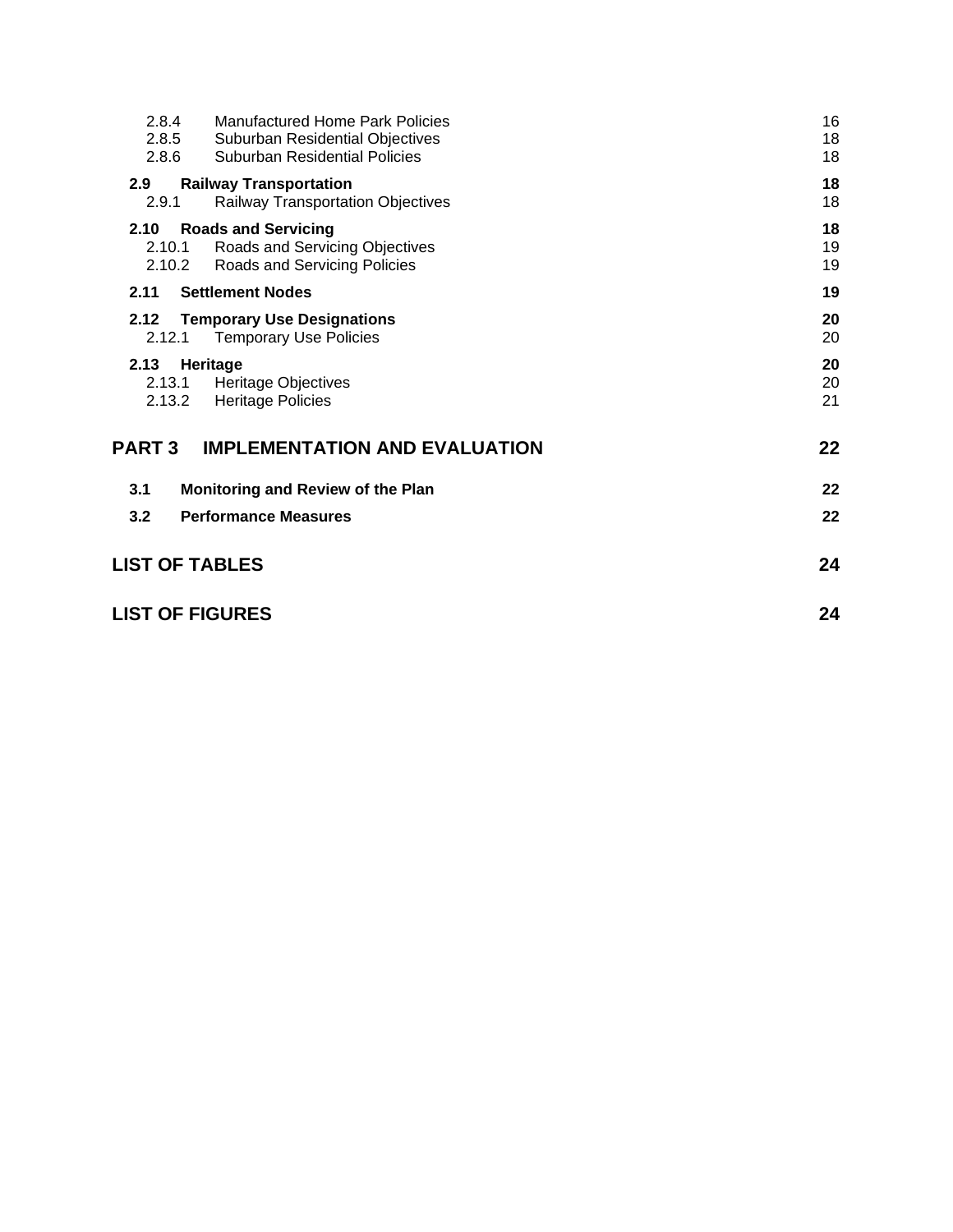## <span id="page-2-0"></span>**PART 1 VISION & GOALS**

### <span id="page-2-1"></span>**1.1 Vision**

The vision statement in the Cowichan Valley Regional District (CVRD) Official Community Plan for the Electoral Areas (OCP) describes the Cowichan Valley as the regional board imagines it in the year 2050:

*The Cowichan Valley in 2050 enjoys a vibrant, diverse and sustainable economy, natural environment and society in a resilient community that has adapted effectively to climatic, technological and other change.*

This regional vision represents a composite of the separate vision statements included in each of the nine local plans for the CVRD's electoral areas and villages. One of these is the vision for the future of the Saltair community:

*Saltair will continue to be an attractive, livable residential community that has careful regard for the environment and provides a scenic green belt between Chemainus and Ladysmith.*

### <span id="page-2-2"></span>**1.2 The Local Plan Area**

The plan area includes portions of electoral area G of the Cowichan Valley Regional District within the southeast quadrant of Vancouver Island, excluding the Gulf Islands. Encompassing approximately 2 5 ,359 hectares (ha) or 62,663 acres (ac) of land area and 1,826 ha (4,513 ac) of water area, the plan area is one of two northern electoral areas in the CVRD. The plan area includes the unincorporated community of Saltair.

#### <span id="page-2-3"></span>**1.3 Relationship to Other Jurisdictions**

The plan area is bound on the south by the Municipality of North Cowichan and electoral areas E, F and I, on the east by Stuart Channel, on the north by electoral area H and the Regional District of Nanaimo and on the west by the Regional District of Nanaimo. The Town of Ladysmith bisects the plan area. First Nations reserves and the Gulf Islands are outside the jurisdiction of the OCP.

### <span id="page-2-4"></span>**1.4 Saltair Character, Past and Present**

Saltair is a unique coastal community with superb natural beauty, nestled between Ladysmith and Chemainus. It is a predominantly rural community of approximately 2,325 people, many of whom moved to Saltair because of the panoramic ocean and mountain views and rural ambience. Its location in relation to nearby urban centres, along with its natural coastal beauty, allow for a healthy rural lifestyle with close access to shopping and services.

Saltair residents place a very high value on the rural ambience of Saltair and wish to ensure that the peaceful, rural nature of the community is protected. A main challenge for Saltair is that, as increasing numbers of people become attracted to its unique rural lifestyle, it becomes more difficult to preserve the rural ambience. Rural lands located adjacent to an urban area are susceptible to sprawl development, which can overwhelm the existing community character and way of life.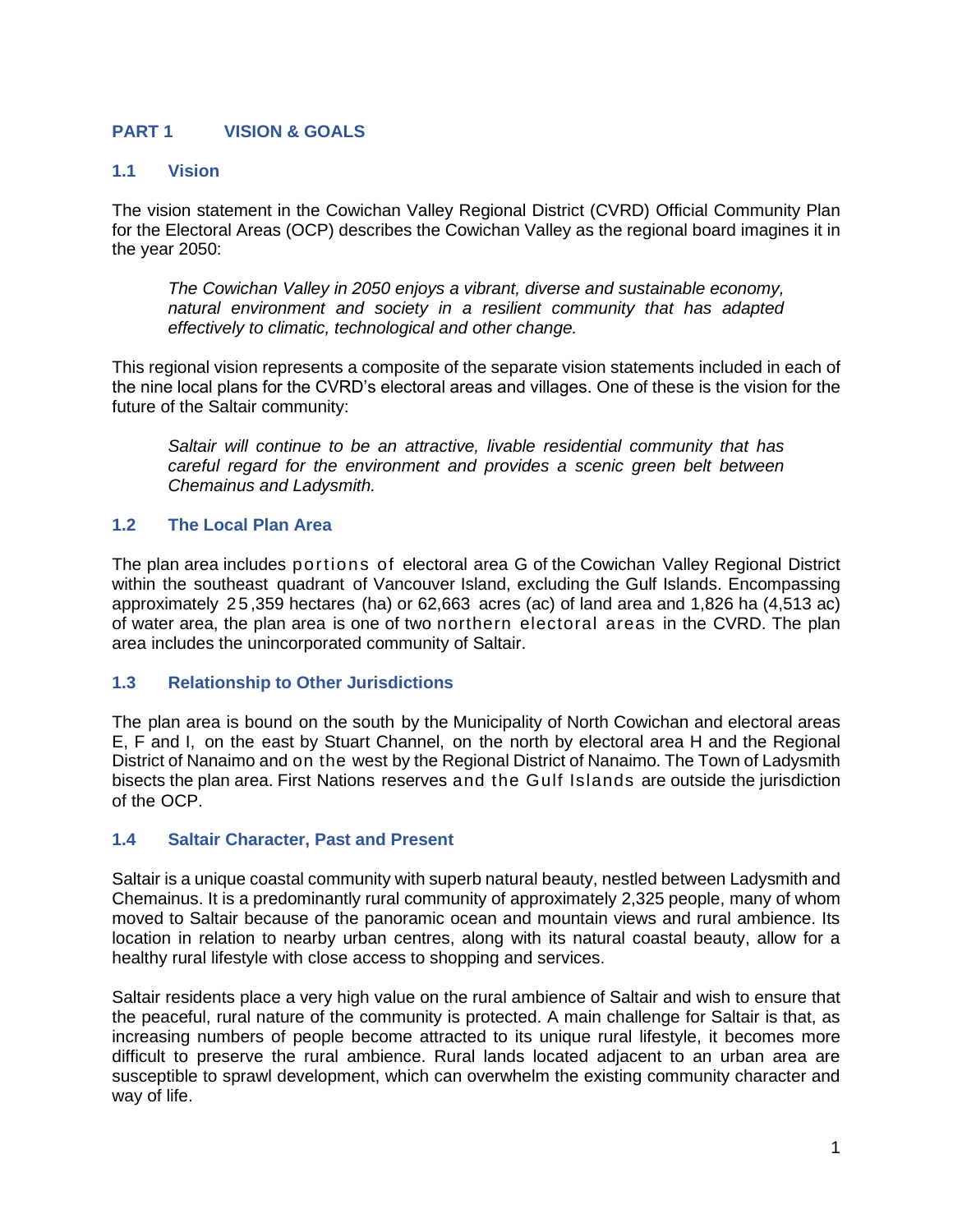For the purpose of protecting the rural lifestyle, the local plan will provide for limited population growth and will set clear limits on urban expansion. Throughout the community, the single-family dwelling will continue to be the predominant housing form, and the agrarian heritage of the community will be preserved.

The local plan will also provide for a high level of environmental protection. In particular, Banon Creek, Heart Lake, Holland Lake, Porter Creek, Stocking Creek, Stocking Lake and the ocean shoreline area will be carefully managed to ensure they are protected from adverse human impacts.

The significant forested lands to the west of the Town of Ladysmith should be retained at existing parcel sizes, as this area is a natural resource of great value. These wilderness lands provide economic benefits through forestry and resource extraction initiatives, the community water supply and high biotic diversity for wildlife habitat.

The existing commercial area on Chemainus Road will continue to be the centre of commercial activity in the plan area due to its location in relation to the majority of Saltair's population and its ability to provide for the small-scale commercial needs of residents. The local plan will require any future commercial businesses to locate in designated areas in this central commercial core. Any new commercial ventures will be appropriately scaled, with land uses that complement the rural residential nature of the area, are attractively designed and do not have negative social or environmental impacts.

The existing neighbourhood pub on Knight Road, the restaurant and coffee shop on Chemainus Road, the tourist commercial operation at Davis Lagoon and the service commercial use on the Trans-Canada Highway will continue to be recognized in the OCP.

The local plan will also recognize the contribution of home-based businesses to the economic and social fabric of Saltair. Technological change has enabled many residents to work in their homes while having little or no detrimental social or environmental impacts. Home-based businesses can provide greater lifestyle opportunities, reduce automobile travel and bolster the local economy. At the same time, policies within the local plan are carefully set out to ensure that, in future, unsightly or high impact businesses will not be permitted in Saltair.

Saltair residents have also expressed the high value they place on outdoor recreation. The local plan supports a strong park acquisition strategy, and the plan proposes a network of safe and convenient pedestrian and cycling trails, paths and walkways to link community facilities, commercial areas, parks, beach accesses, natural areas and residential areas within the community, and to connect Saltair with Ladysmith and Chemainus.

Finally, residents need and desire to be able to move within their community with ease and safety. Despite improvements for pedestrians and cyclists, the automobile will continue to be the predominant form of travel. The lack of road upgrades and maintenance in Saltair has been a concern for many residents. Notwithstanding the limited jurisdiction the CVRD has on road issues, the plan will strongly urge the provincial government to undertake necessary actions to improve the safety and convenience of residents. A road access to the Trans-Canada Highway will also be promoted, in the interest of the safety and convenience for Saltair residents.

The primary focus of the local plan will be to preserve the natural, rural setting of the community. Saltair will continue to be an attractive, livable residential community that has careful regard for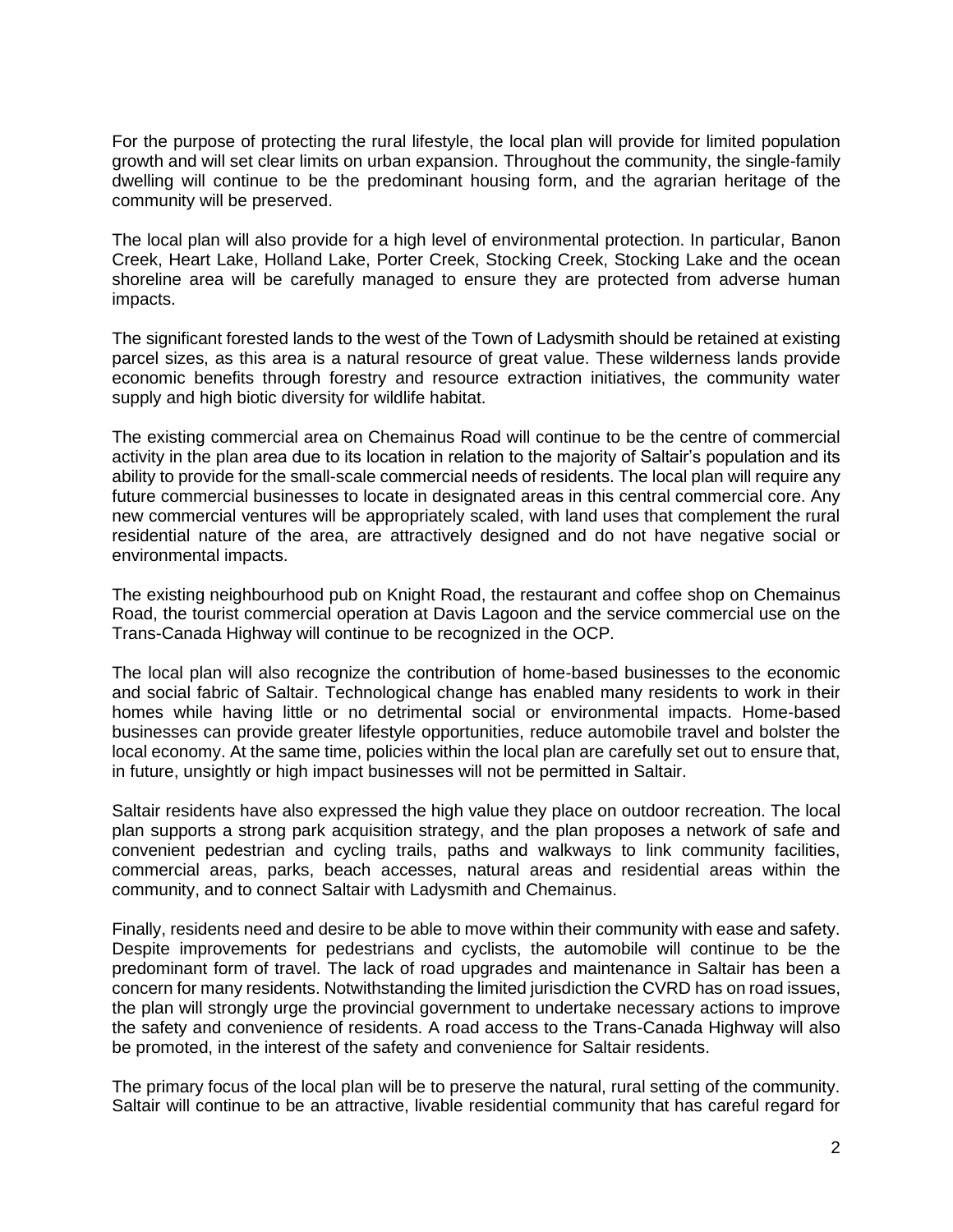the environment and provides a scenic green belt between the urban centres of Chemainus and Ladysmith. It is incumbent upon landowners to familiarize themselves with the local plan policies and the regulations within the implementing bylaws, to ensure that they are compliant.

### **Heritage**

The local plan seeks to preserve the agrarian heritage of the community.

*To be further considered in the modernization.*

# <span id="page-4-0"></span>**1.5 Population and Demographics**

The OCP includes the harmonized population, housing and employment projections from all local area plans (LAP) in Appendix I. The Modernized Official Community Plan for the Electoral Areas (MOCP) and LAPs will include regional, sub-regional and electoral area projections. These projections are an important consideration in the development of LAPs.

## <span id="page-4-1"></span>**1.6 Housing**

Existing housing projections are included in the OCP as Appendix I. Housing projections will be updated concurrently with population and employment projections. Saltair relies on limited surface water resources that can sustain only limited population growth. Throughout the community, the single-family dwelling will continue to be the predominant housing form, and the agrarian heritage of the community will be preserved.

# <span id="page-4-2"></span>**1.7 Local Planning Process**

The OCP includes the local planning process for the harmonization of all LAPs. All nine LAPs are being harmonized through the creation of the OCP, which includes each LAP in Schedule B.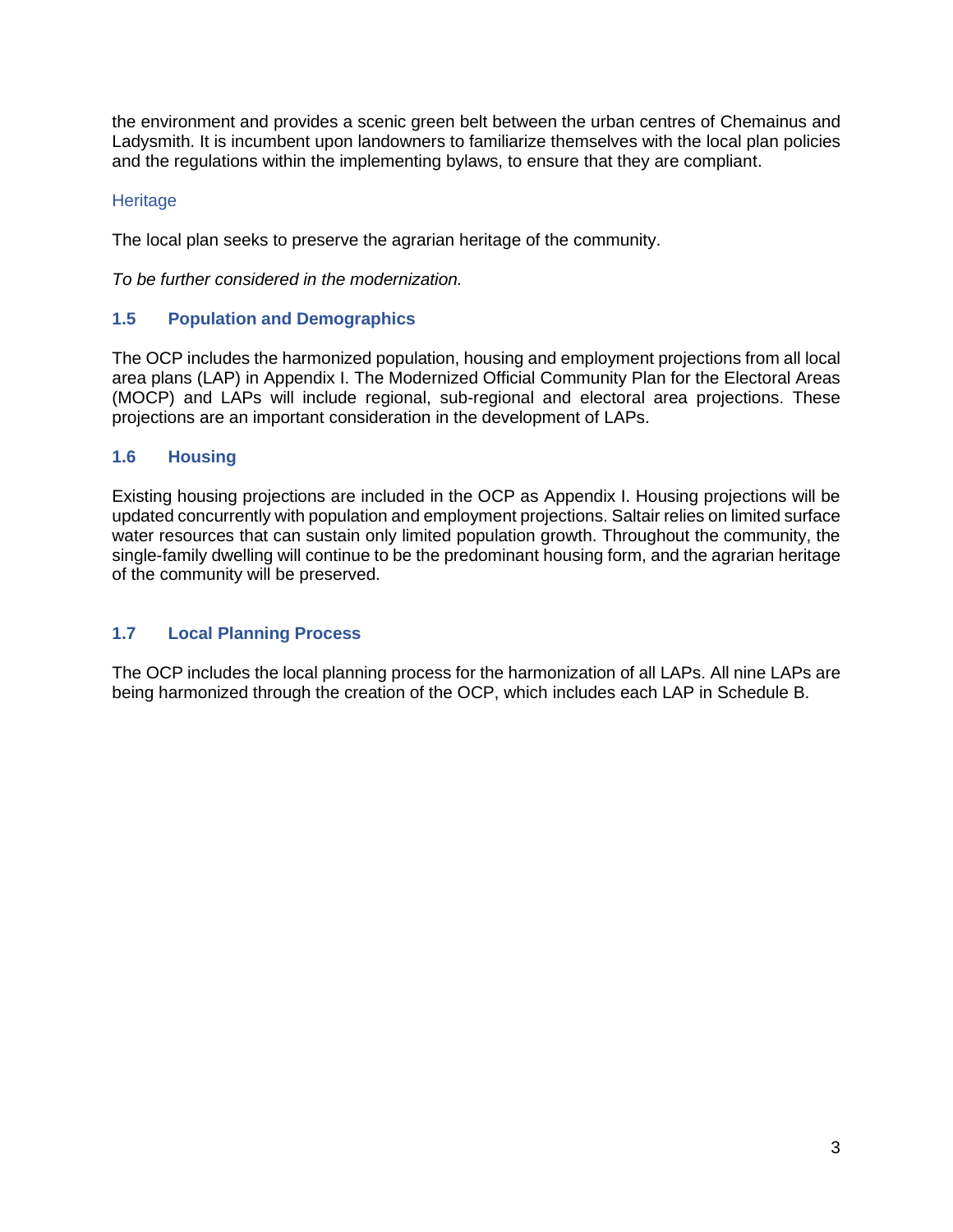## <span id="page-5-0"></span>**PART 2 LAND USE PLANNING DESIGNATIONS**

All future development must be consistent with the objectives and policies of the OCP and the area G Saltair local plan. The regional land use designations are intended to reflect electoral area and regional commitments and aspirations. Both the regional designations and the local plan designations should be considered.

Except as shown on the Land Use Designation maps (see Schedule L, LG1 map series), land use designations generally follow parcel boundaries and, though not shown on the maps, the land use designations extend to the centre line of adjacent roads. Where land use designations split parcels, the boundary will be considered approximate.

Symbol Legend:

- Designations in both the OCP, Part 4 and area G Saltair local plan.
- Designations in the OCP, Part 4.
	- › Designations in the area G Saltair local plan
- Renewable Resource Agriculture
- Renewable Resource Forestry
- Institutional
- Parks
- Freshwater
- Marine
- o Commercial
	- › Local Commercial
	- › Neighbourhood Pub Commercial
	- › Service Commercial
	- › Tourist Commercial
- o Residential
	- › Future Development
	- › General Residential
	- › Manufactured Home Park
	- › Suburban Residential
- Railway Transportation
- Settlement Nodes
- Roads and Servicing
- Temporary Use
- Heritage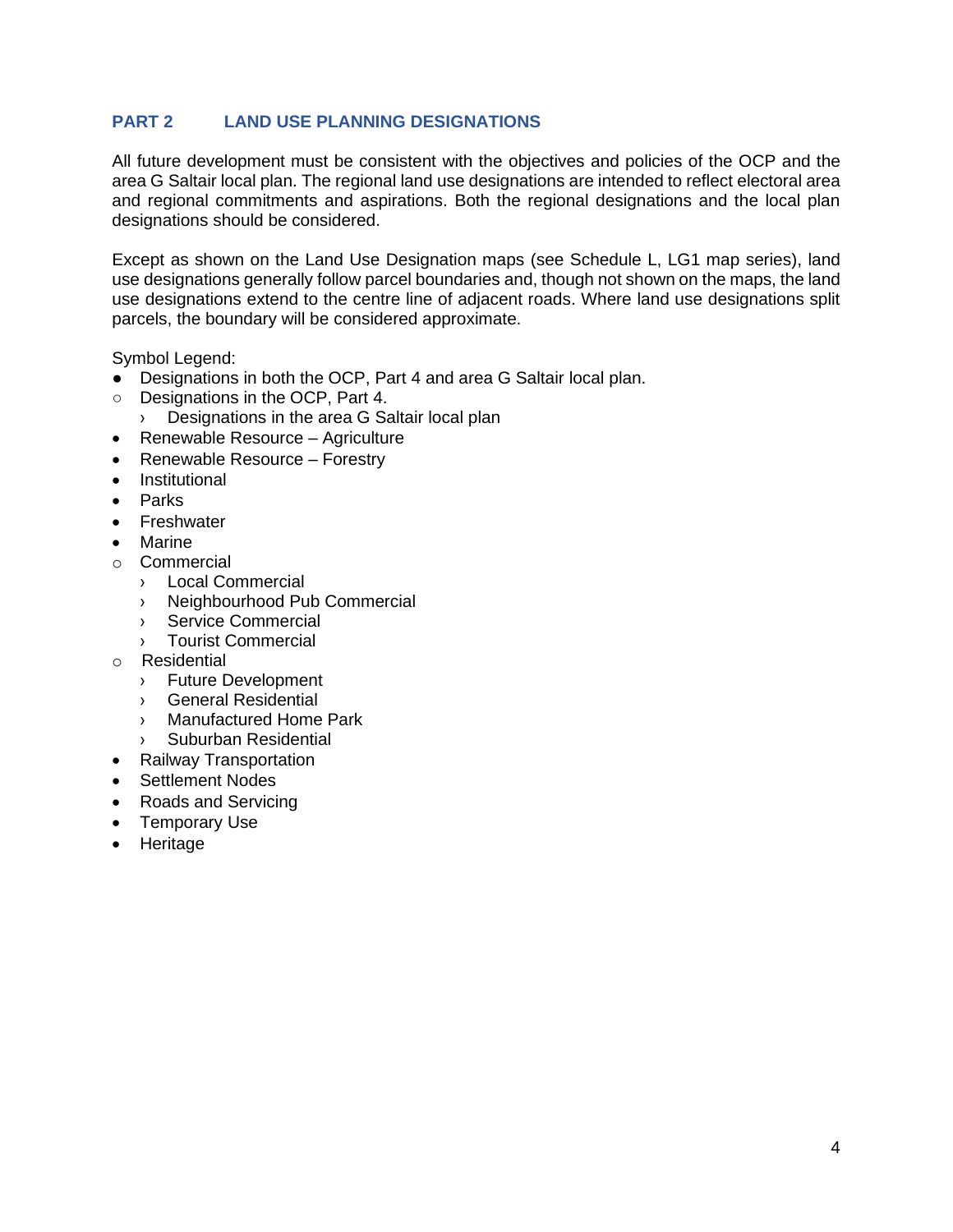### <span id="page-6-0"></span>**2.1 Renewable Resource – Agriculture Designation**

The Cowichan Valley has one of the warmest climates in Canada, and some of the most diverse and fertile soils, suited to a wide variety of agricultural enterprises. Agriculture is an important sector of the economy and essential to the rural ambiance and beauty of the landscape. A primary goal of this local plan is to protect agricultural resource lands and the agricultural industry. Lands designated as Renewable Resource – Agricultural include areas with potential for a wide range of agricultural production and include land in the Agricultural Land Reserve as shown on Schedule D, DG1.1 Agricultural Land Reserve – Area G.

### Renewable Resource- Agriculture Designation

The Renewable Resource – Agriculture designation is also intended to support agriculture as an integral part of the rural landscape, a contributor to the local economy and a critical source of future food production.

The following objectives and policies complement the OCP Agriculture objectives and policies.

### <span id="page-6-1"></span>2.1.1 Renewable Resource – Agriculture Objectives

- 1. Develop policies and supporting regulations to encourage agriculture activity on all lands regardless of soil classification.
- 2. Prioritize local agricultural production to enhance food security.

### <span id="page-6-2"></span>2.1.2 Renewable Resource – Agriculture Policies

The regional board:

- 1. Supports farm help dwellings in accordance with the relevant Agricultural Land Commission policy on additional dwellings for farm help with the following considerations:
	- a. that alternative supplies of accommodation for farm workers are considered in zoning regulations.
- 2. Establishes zones that support urban agriculture, community gardens, farmers' markets and food processing.

### <span id="page-6-3"></span>**2.2 Renewable Resource – Forestry Designation**

Lands in the western portion of electoral area G are designated as Renewable Resource – Forestry in the plan. Although these lands are not contiguous with the populated area of Saltair, they are extremely important to the community, providing a buffer area for the community water supply, potentially contributing to the regional economy, maintaining aquifer recharge and drainage retention areas, supporting fish and wildlife habitat and providing recreational opportunities. These functions contribute to the rural character and healthy natural environment of the plan area; therefore, it is important that lands in the Renewable Resource – Forestry designation not be considered as a land-bank-in-waiting for future residential development. This plan designates ample land for development in the residential areas.

The Province of B.C. has jurisdiction over many resource extraction activities. A primary challenge for the Province is to protect the Heart Lake, Holland Lake and Stocking Lake watershed from damage related to resource extraction activities and to ensure that resource extraction operations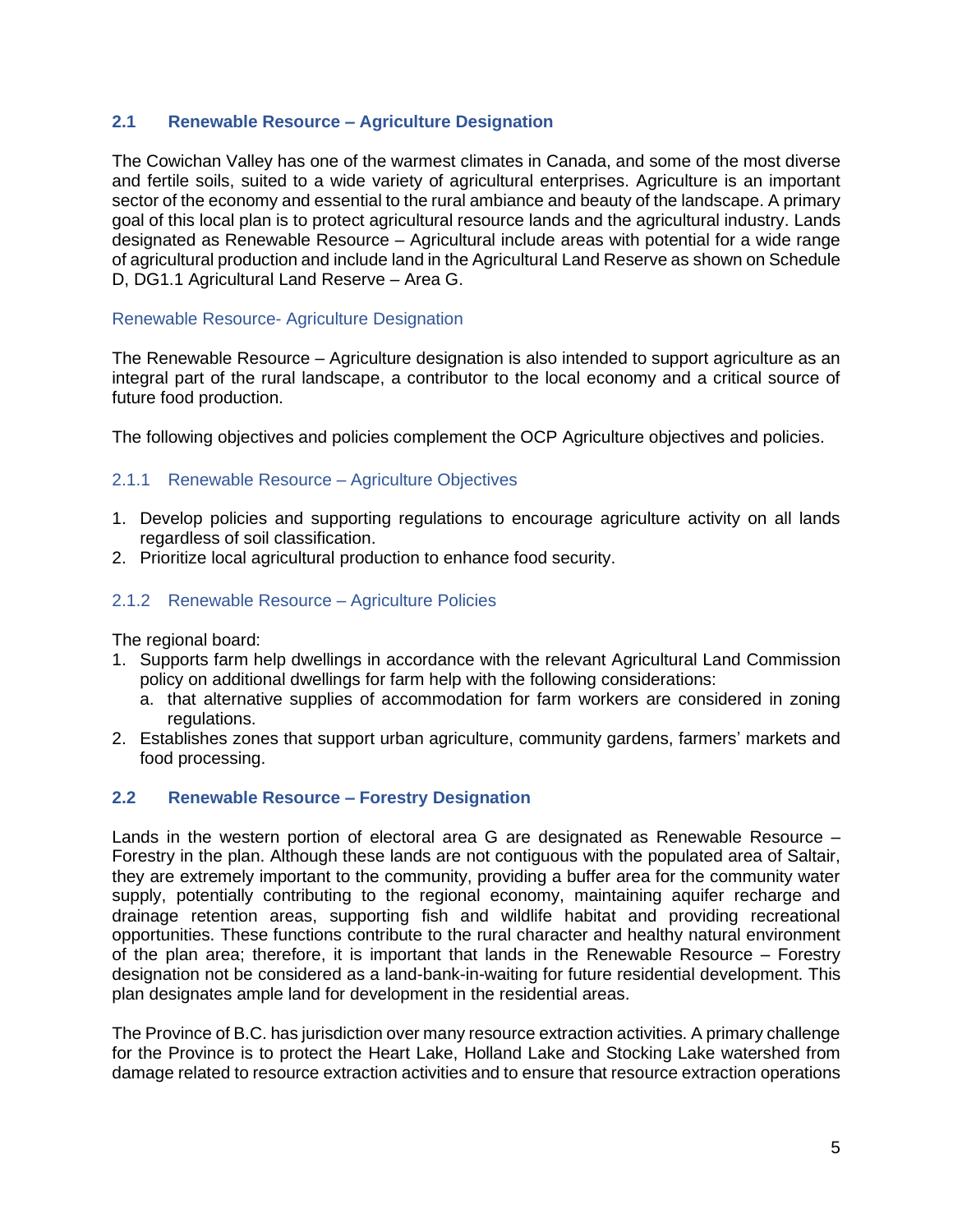are sustainable and respectful of natural ecosystems and the community water supply at Stocking Lake.

The Renewable Resource – Forestry designation is intended to accommodate forest management and other resource land uses. This local plan seeks to protect forest lands for their long-term value and to limit urban and rural sprawl. The plan recognizes that the lands west of Ladysmith consist of forest resource lands that fall primarily under the jurisdiction of the provincial government.

The following objectives and policies complement the OCP Forestry objectives and policies.

# <span id="page-7-0"></span>2.2.1 Renewable Resource – Forestry Objectives

- 1. Protect the integrity of all watersheds as a long-term source of clean community water.
- 2. Recognize the significant value of forested lands to the west of the Town of Ladysmith.
- 3. Encourage the Province to
	- a. preserve the area for forestry and resource extraction initiatives, important wildlife habitat and environment features, and the protective buffer area that surrounds the drinking water supplies for Saltair;
	- b. manage logging and mining activities with community interests in mind including protecting wilderness areas and environmentally sensitive areas;
	- c. ensure that private resource companies maintain natural vegetation within all riparian areas of lakes and streams, including in the vicinity of Stocking Lake, Stocking Creek, Heart Lake, Holland Lake, Holland Creek, Bannon Creek and other areas known to be sensitive; and
	- d. undertake studies and regular monitoring of the aquifers underlying Saltair.

### <span id="page-7-1"></span>2.2.2 Renewable Resource – Forestry Policies

The regional board:

1. Supports preservation of the capacity of healthy forests to naturally sequester carbon dioxide.

### <span id="page-7-2"></span>**2.3 Industrial Designation**

A strong, diverse local economy requires that the local plan provides a policy framework that encourages industry, while at the same time ensuring that new industrial development is environmentally clean, contributes to the quality of life for residents and strives to utilize community resources. The Industrial designation is defined in the OCP and generally supports secondary forestry manufacturing, value-added agriculture and high-tech industries that have the capability of providing a high standard of employment. The plan does not support any industries considered environmentally hazardous due to the transport, handling, bulk storage or use of liquefied natural gas, radioactive substances, contaminated wastes and soils or other dangerous or toxic materials.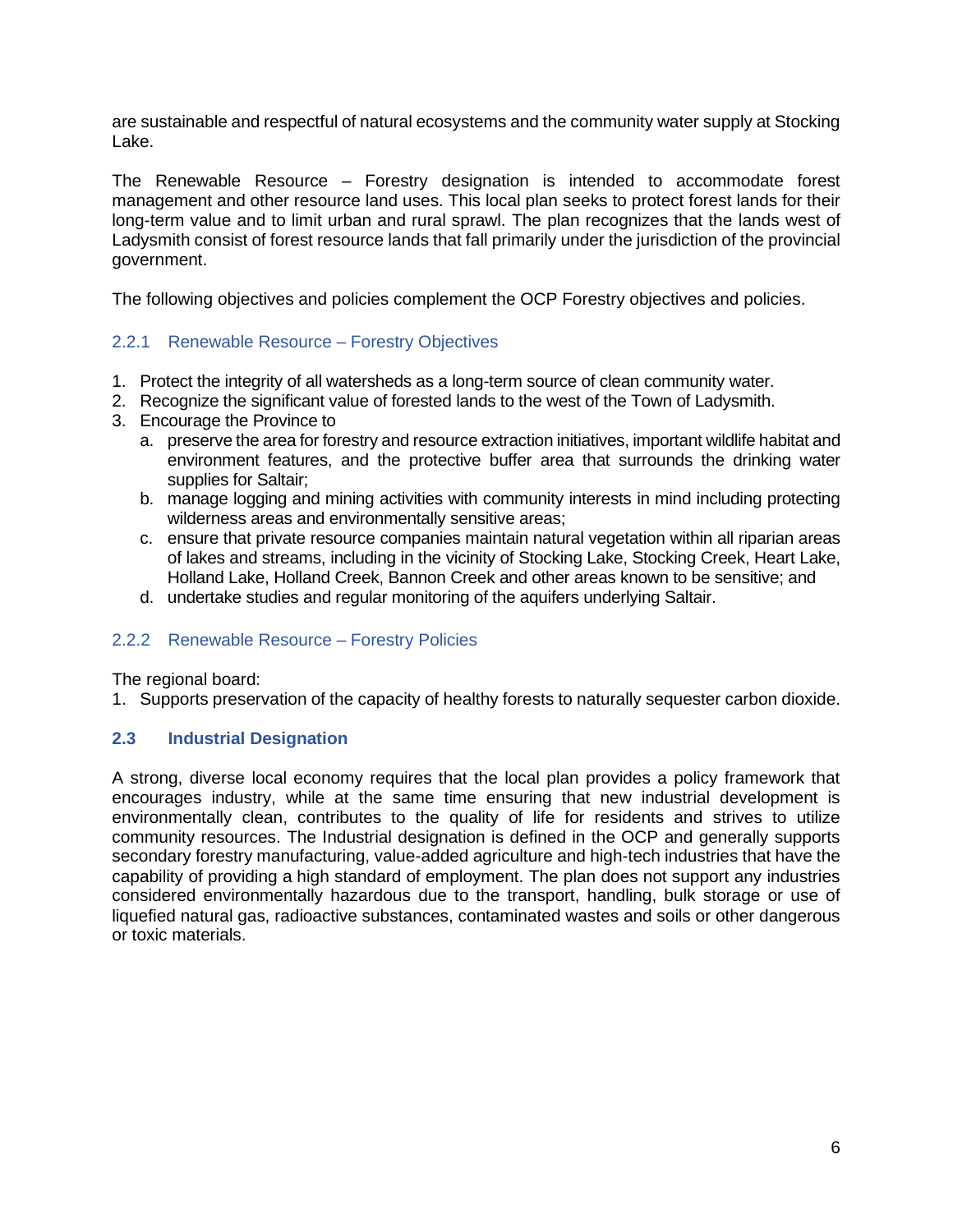### Industrial Designation

There are no lands currently designated Industrial in the plan.

### <span id="page-8-0"></span>**2.4 Institutional Designation**

The following objectives and policies complement the OCP Institutional objectives and policies.

### Institutional Designation

The Institutional designation is intended for institutional uses and addresses the possibility that additional institutional uses may be proposed in Saltair.

### <span id="page-8-1"></span>2.4.1 Institutional Objectives

- 1. Ensure institutional uses remain an integral part of the community and are located in the most suitable locations.
- 2. Ensure institutional developments are attractive and accessible and include public safety design measures.
- 3. Review the Saltair Community Centre level of service and financial viability.

### <span id="page-8-2"></span>2.4.2 Institutional Policies

*To be reviewed in the modernization.*

### <span id="page-8-3"></span>**2.5 Parks Designation**

There are numerous parks in the local plan area, and the CVRD actively encourages additional acquisitions as suitable lands become available. (See Figure 2–1 Parks North Saltair and Figure 2–2 Parks South Saltair) As the population continues to grow, a high priority will be placed on the maintenance of existing parks and trails and the acquisition of new ones, including trail linkages and connectivity. The CVRD supports a collaborative approach to planning for parks. The local plan has one Parks designation.

#### Parks Designation

The Parks designation intends to advocate a network of safe and convenient pedestrian and cycling trails, paths and walkways to link the community facilities, commercial areas, parks, beach accesses, natural areas and residential areas within the community and to connect Saltair with Ladysmith and Chemainus. (See Figure 2–1 Trails North Saltair and Figure 2–2 Trails South Saltair) The following objectives and policies complement the OCP Parks objectives and policies.

### <span id="page-8-4"></span>2.5.1 Parks Objectives

- 1. Increase recreational opportunities as well as preserving aquatic habitat, rare and fragile native plant communities, wildlife habitat and corridors, significant geographical or historical features and the natural beauty of Saltair.
- 2. Encourage a strong outdoor recreational component in the community.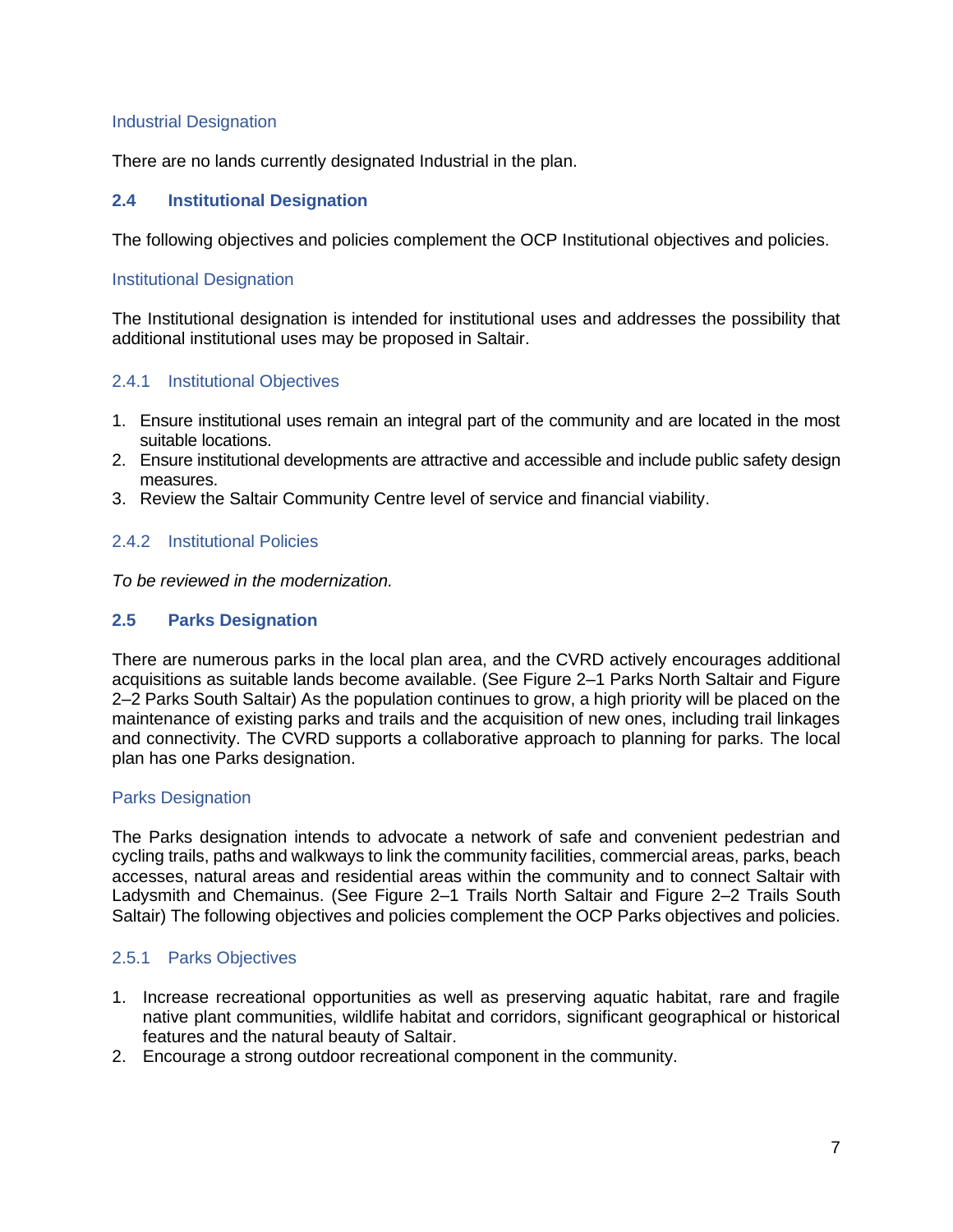- 3. Develop a network of safe and convenient pedestrian and cycling trails, paths and walkways to link the community facilities, commercial areas, parks, beach accesses, natural areas and residential areas within the community.
- 4. Expand Stocking Creek Park towards Davis Lagoon.
- 5. Expand Clifcoe/Parkinson Trail to Clifcoe/Wilcox Rd.
- 6. Increase public beach access and accessible public beaches.
- 7. Develop a network of trails connecting residential areas with commercial, parks, other communities and beaches.
- 8. Encourage the Province to consider dedication of parks at road ends and road closures.
- 9. Encourage the Province to retain Crown land for parks, recreational and environmental protection.
- 10. Increase lands to enhance Saltair's open space system.
- 11. Provide safe and convenient linkages for pedestrians and cycling between community facilities, commercial areas, parks, beach accesses, natural areas and residential areas within the community, and to connect Saltair with Ladysmith and Chemainus via the Cowichan Valley Trail (The Great Trail), and possibly the ocean shoreline.

# <span id="page-9-0"></span>2.5.2 Parks Policies

The regional board:

- 1. Encourages green mapping where significant features, both natural and historical, are identified and preserved.
- 2. Supports the creation of a parks master plan and a trail strategy with the following considerations:
	- a. a trail map that marks and maps trails and records heritage features and historical knowledge;
	- b. a commemorative plaque at the former Saltair train station site;
	- c. public beach access points with standardized signage; and
	- d. a plan to add additional lands to Saltair's open space system.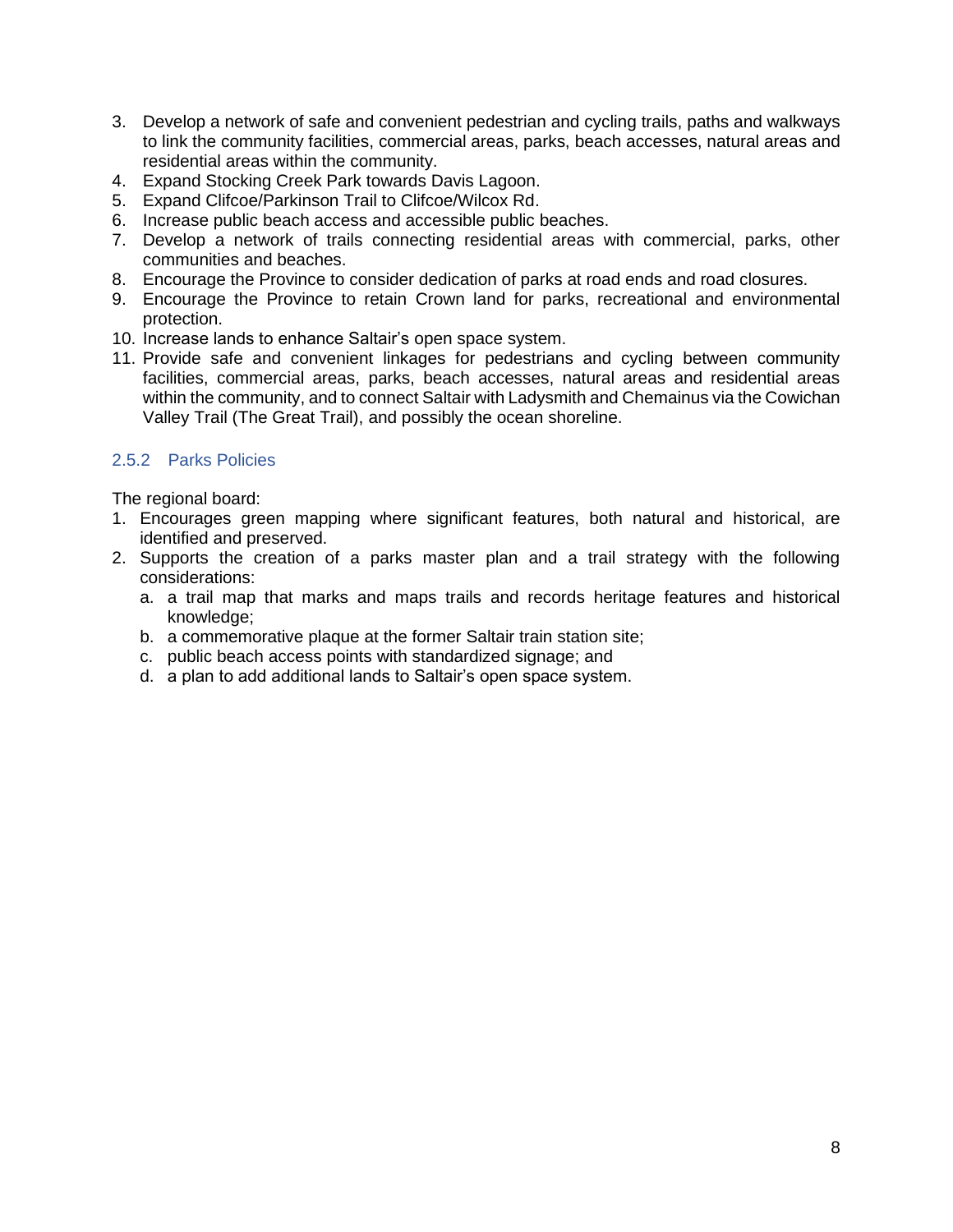

# Figure 2-1 Parks North Saltair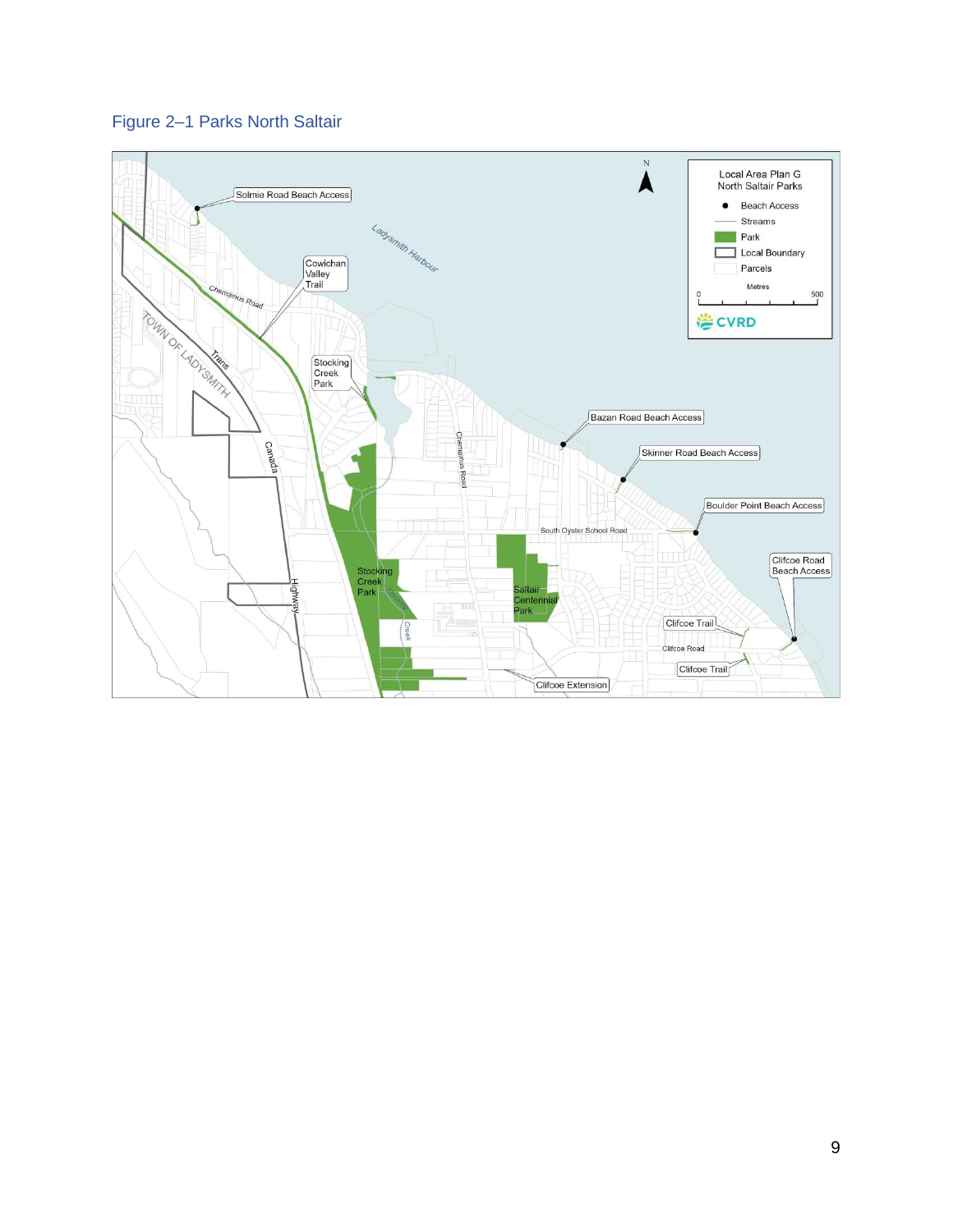# <span id="page-11-0"></span>Figure 2-2 Parks South Saltair

<span id="page-11-1"></span>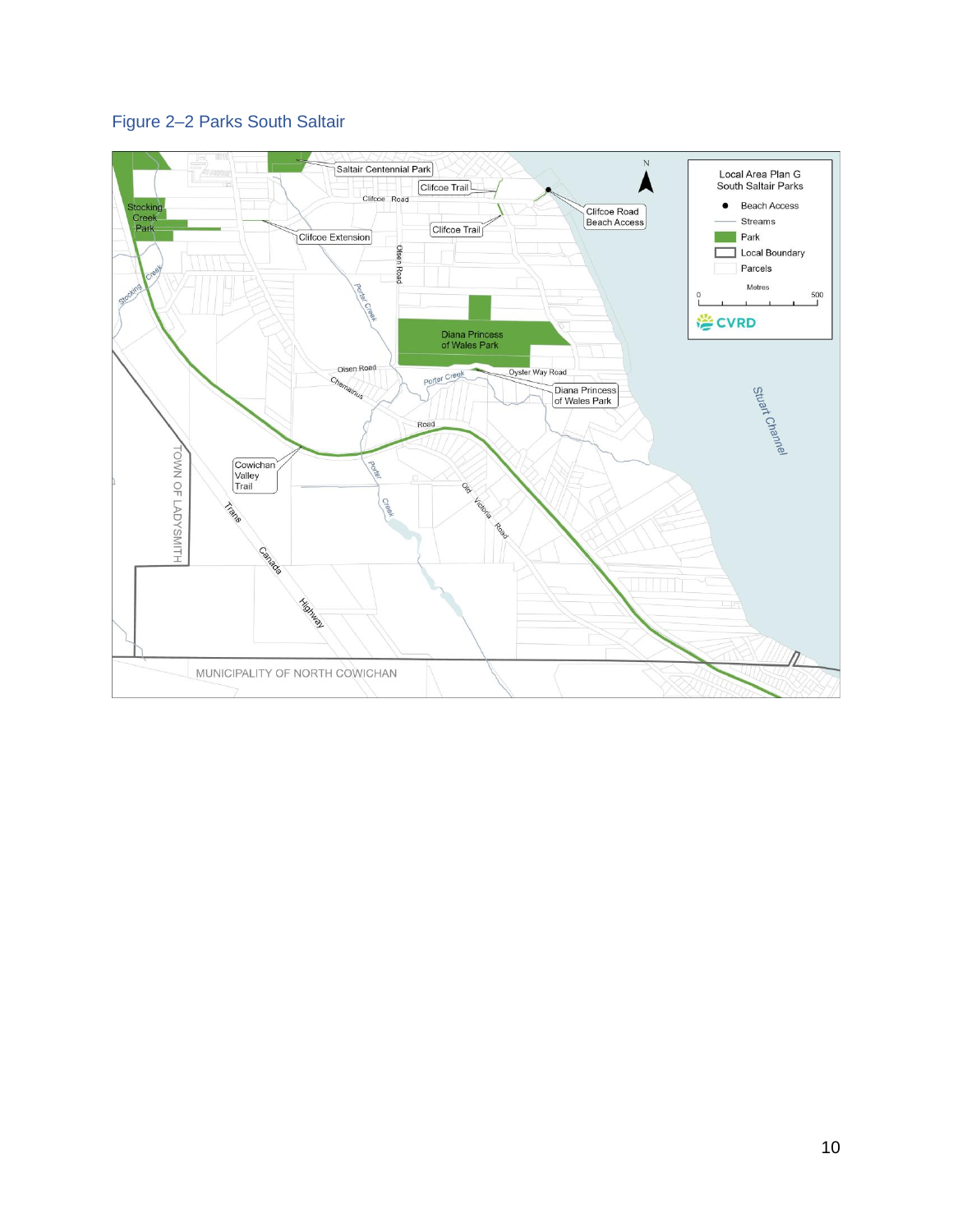

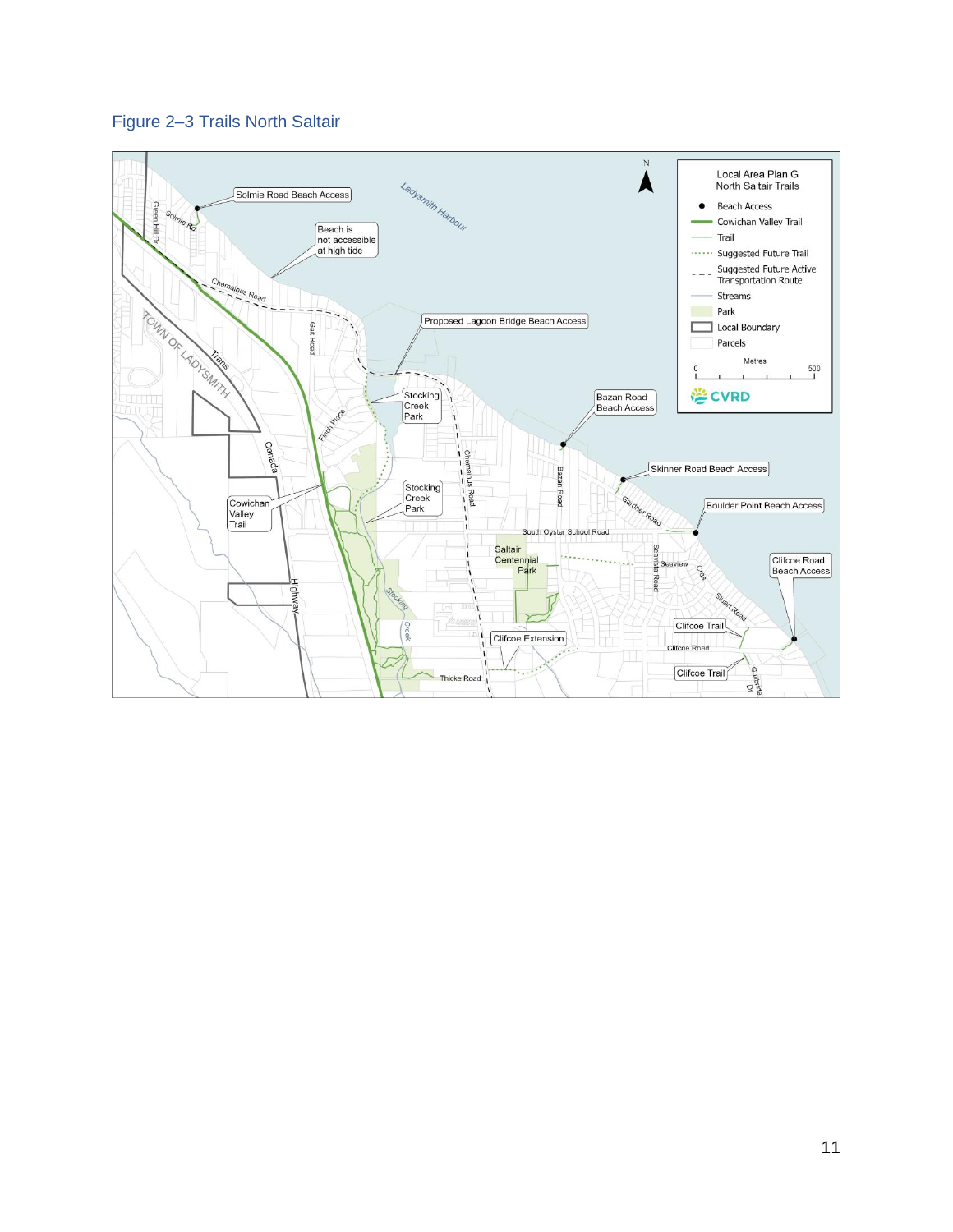# <span id="page-13-0"></span>Figure 2-4 Trails South Saltair

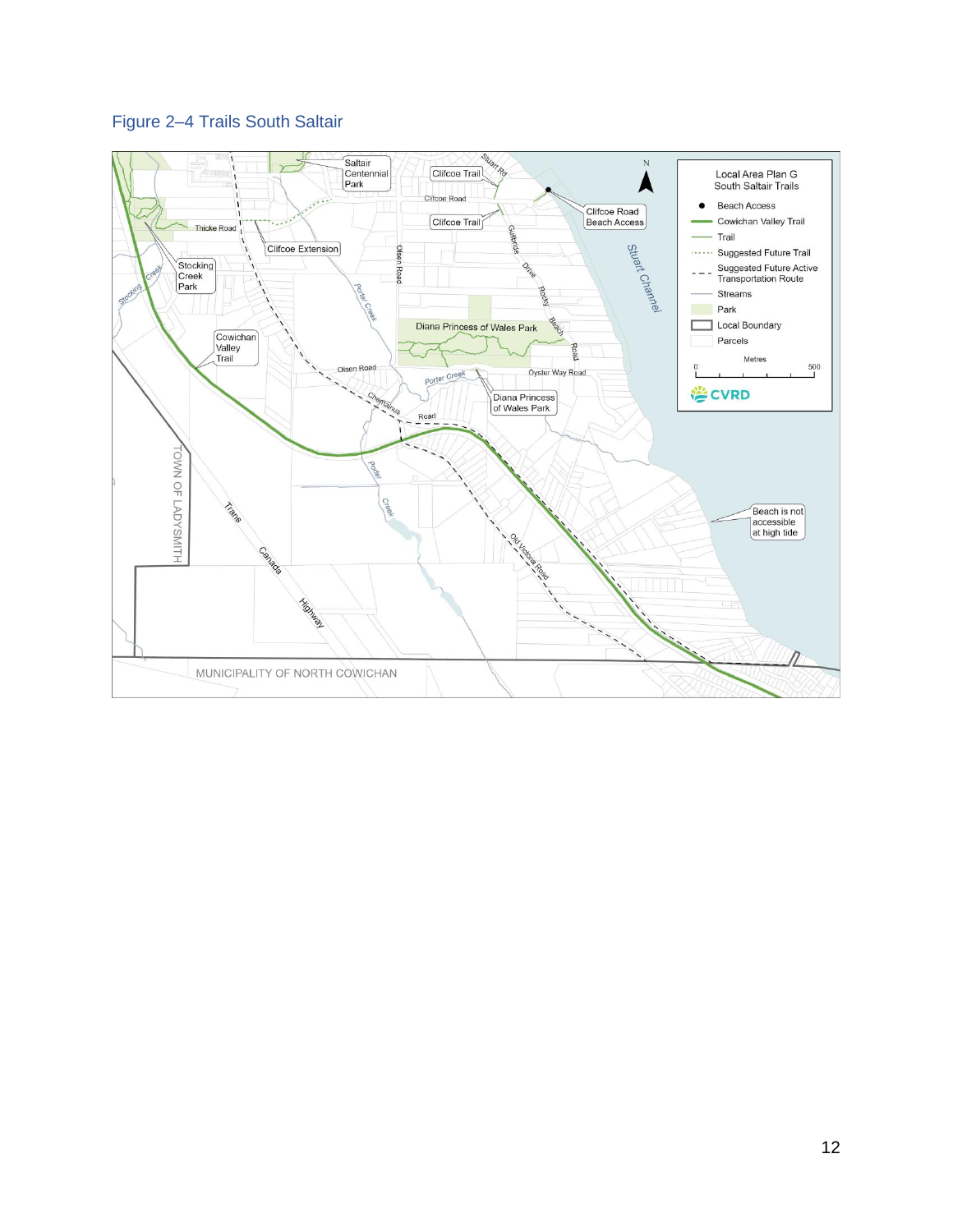### <span id="page-14-0"></span>**2.6 Freshwater and Marine Designations**

### Freshwater Designation

The primary purpose of the Freshwater designation is to protect the quality and quantity of water for potential potable water use and the biodiversity of sensitive lake ecosystems. The following objectives and policies complement the OCP Freshwater objectives and policies.

### <span id="page-14-1"></span>2.6.1 Freshwater Objectives

- 1. Protect the integrity of Stocking Lake watershed as a long-term source of clean community water.
- 2. Protect Stocking Lake, Stocking Creek, Heart Lake, Holland Lake, Holland Creek, Bannon Creek and other areas known to be sensitive.

### <span id="page-14-2"></span>2.6.2 Freshwater Policies

*To be considered in the modernization.*

#### **Marine**

Marine waters are designated. There are ocean shoreline management objectives and policies included in the local plan and replicated in the draft marine area plan. A marine OCP for electoral areas A, C, D, F, G and H will be developed in the modernization as a separate plan with robust objectives and policies for electoral areas with marine areas. The following objectives and policies complement the OCP Marine objectives and policies.

### <span id="page-14-3"></span>2.6.3 Marine Objectives

- 1. Recognize the importance of the marine foreshore environment to the biodiversity of the region and quality of life of Saltair residents as well as residents in neighbouring jurisdictions.
- 2. Ensure development does not result in sedimentation, runoff and pollution into the marine environment.
- 3. Work with the appropriate government agencies in improving the environmental conditions of Ladysmith Harbour and Stuart Channel.
- 4. Provide beach accesses where possible in order to maximize passive recreation opportunities.
- 5. Support the Province of B.C. Ladysmith Harbour Crown Foreshore Plan.
- 6. Encourage the Government of Canada and the Province of B.C. to
	- a. protect the biodiversity of the sensitive ocean resource off the Saltair shoreline;
	- b. ensure that any new applications for shellfish culture purposes are subject to a public review, including a rezoning process, prior to any new foreshore leases being issued; and
	- c. refrain from issuing foreshore leases for commercial, industrial or aquaculture uses, where the community has not supported the proposed use.
- 7. Encourage the testing (including DNA testing) of shellfish and finfish to determine point sources of pollution and measures to reduce or ultimately eliminate the pollution.
- 8. Develop a coastal flood mitigation bylaw.
- 9. Designate waters and foreshore of Saltair as Water Conservancy Zone.
- 10. Protect the shoreline as an environmentally sensitive area.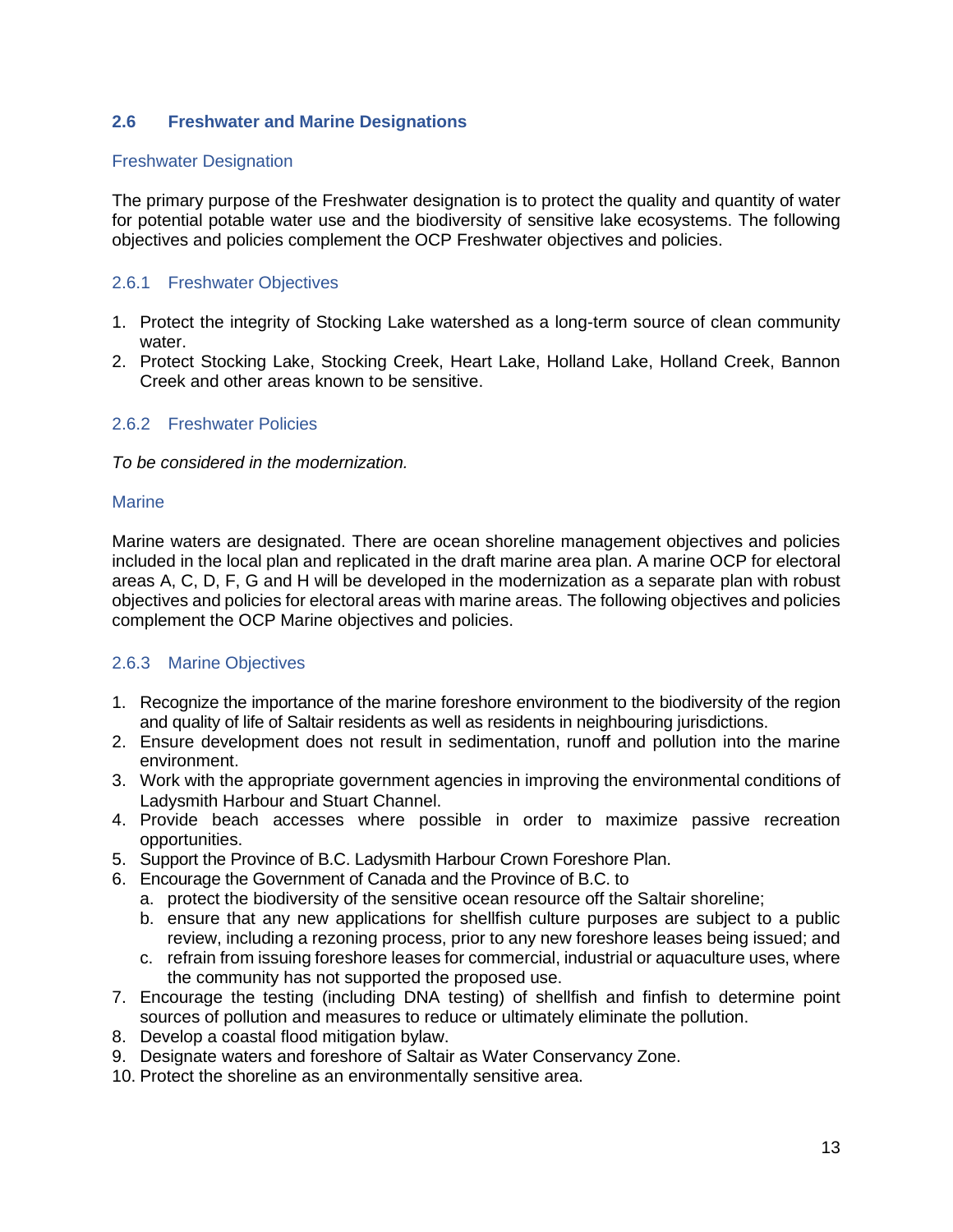11. Ensure no log storage, dumping, sorting or related activities, without approval from Fisheries and Oceans Canada.

### <span id="page-15-0"></span>2.6.4 Marine Policies

The regional board:

1. Supports designation of the ocean shores as Ocean Shoreline Development Permit Area.

### <span id="page-15-1"></span>**2.7 Commercial Designation**

The plan intends that the existing commercial area on Chemainus Road, in the central portion of Saltair, will continue to be the centre of commercial activity in the plan area due to its central location and its ability to provide for the local commercial needs of area residents. The following objectives and policies complement the OCP Commercial objectives and policies.

There are four Commercial designations in the local plan area:

- › Local Commercial
- › Neighbourhood Pub Commercial
- › Service Commercial
- › Tourist Commercial

#### Local Commercial

The Local Commercial designation is intended to accommodate a limited range of land uses that cater to the retail needs of the community immediately surrounding the facility, rather than the regional population base.

#### Neighbourhood Pub Commercial

The Neighbourhood Pub Commercial designation is intended to accommodate one parcel located on Knight Road in the southern portion of Saltair.

#### Service Commercial

The Service Commercial designation is intended to accommodate commercial lands that have reasonable access to the Trans-Canada Highway and are intended for use by the travelling public. There is currently one parcel designated as Service Commercial, located at Peerless Road and the Trans-Canada Highway.

#### Tourist Commercial

The Tourist Commercial designation is intended for tourist-oriented development.

### <span id="page-15-2"></span>2.7.1 Local Commercial Objectives

1. Maintain the central commercial core as the Local Commercial focal point of the community.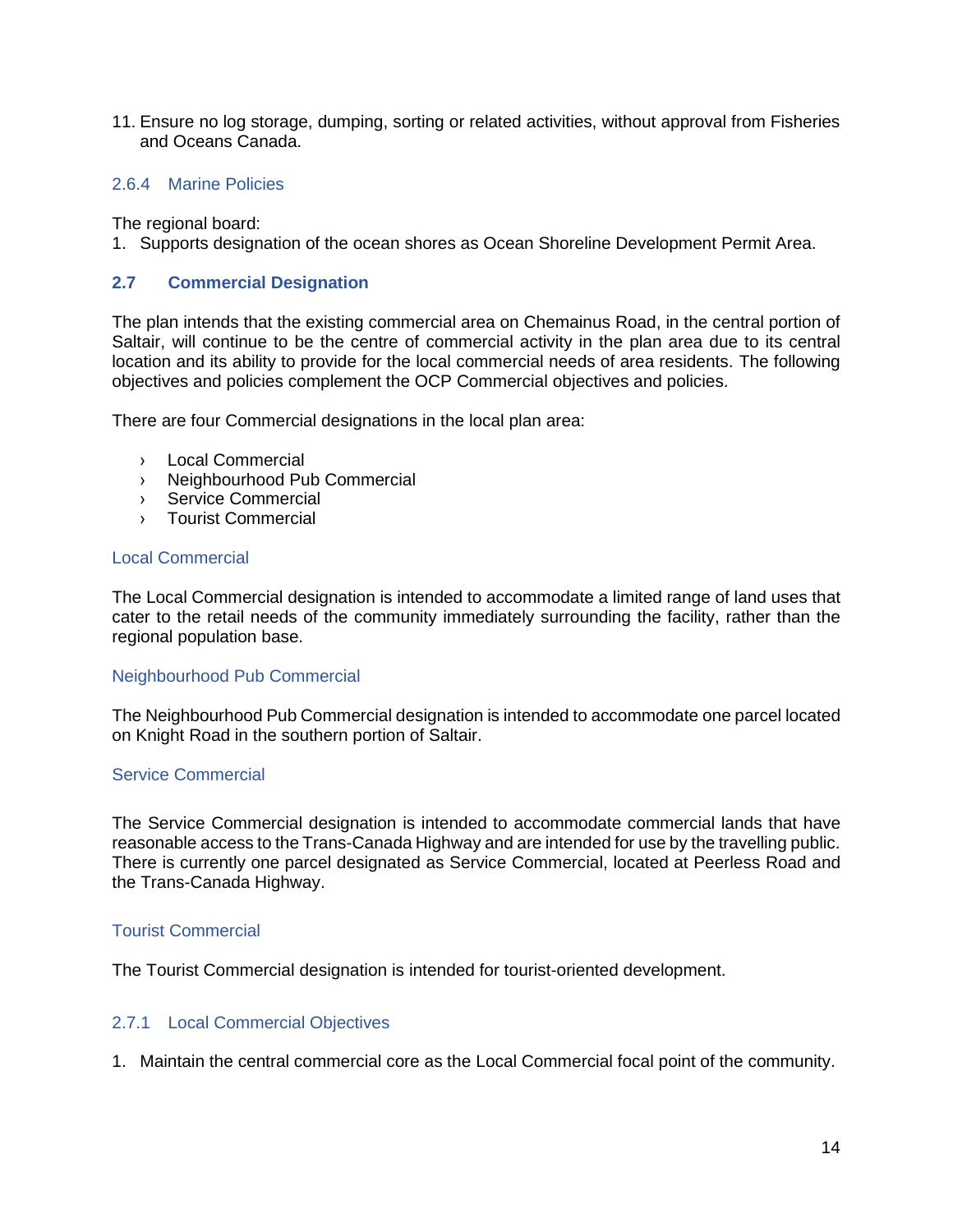## <span id="page-16-0"></span>2.7.2 Local Commercial Policies

The regional board:

1. Does not support strip commercial development along Chemainus Road.

### <span id="page-16-1"></span>2.7.3 Neighbourhood Pub Commercial Objectives

- 1. Ensure development is attractive and blends with the rural character.
- 2. Ensure development does not adversely impact the environment.

### <span id="page-16-2"></span>2.7.4 Neighbourhood Pub Commercial Policies

*To be considered in the modernization.*

### <span id="page-16-3"></span>2.7.5 Service Commercial Objectives

- 1. Improve the local economy and raise quality of life by increasing commercial opportunities and employment.
- 2. Support the travelling public.

### <span id="page-16-4"></span>2.7.6 Service Commercial Policies

The regional board: *To be considered during the modernization.*

### <span id="page-16-5"></span>2.7.7 Tourist Commercial Objectives

- 1. Ensure development is accessible, includes public safety design measures and blends in with the rural character of the community.
- 2. Ensure new development does not lead to strip development along Chemainus Road.
- 3. Ensure scale, form and character of Tourist Commercial developments do not negatively impact the natural environment.
- 4. Ensure densities are appropriate from a servicing standpoint.
- 5. Support the development of a connected bike trail.

### <span id="page-16-6"></span>2.7.8 Tourist Commercial Policies

The regional board:

1. Supports tourism sector land uses and small-scale accessory retail sales and services.

#### <span id="page-16-7"></span>**2.8 Residential Designation**

There are three Residential designations in the local plan area, and these complement the OCP Residential objectives and policies:

- › Future Development
- › General Residential
- › Manufactured Home Park
- › Suburban Residential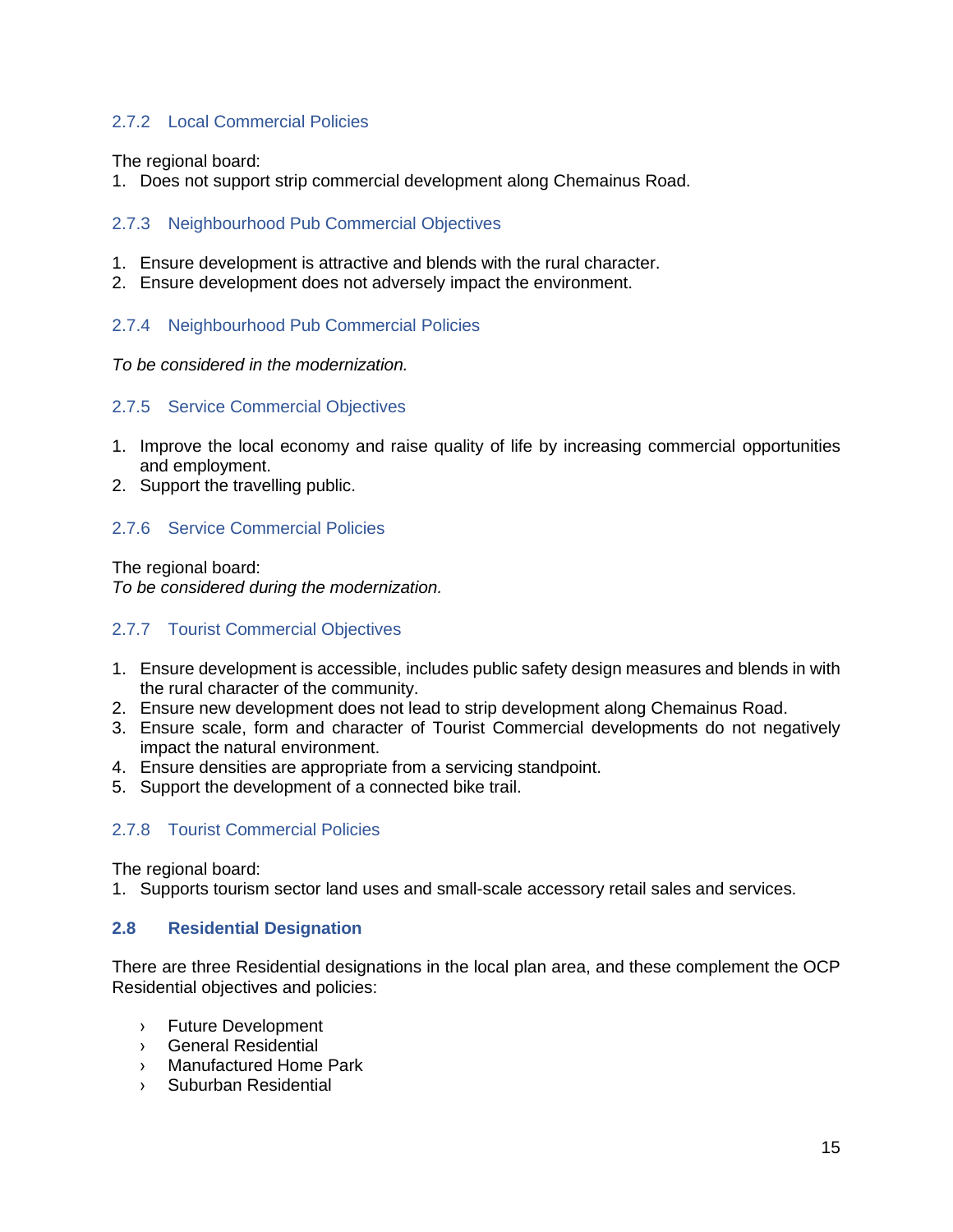#### Future Development Designation

The Future Development designation is intended for commercial nodes and the residential settlement areas in general proximity to them. It will be considered for all electoral areas in the modernization.

#### General Residential

The General Residential designation is intended for new urban residential development while retaining the rural buffer area between the two adjacent municipalities.

#### Manufactured Home Park

The Manufactured Home Park designation recognizes the importance of mobile homes to the range of housing options available in the local plan area.

#### Suburban Residential

The Suburban Residential designation is intended for lots suitable for a suburban residential lifestyle. This designation provides for both rural residences and agriculture and intends to ensure that suburban areas remain semi-rural and agricultural over the long term. In addition to one single family dwelling, an accessory dwelling unit is permitted on Lot 1, District Lot 34, Oyster District, Plan 8053 – PID 005-636-477 in the Suburban Residential Designation, provided that: The subject parcel is connected to a community water system; and, b. The strata conversion or subdivision of the accessory dwelling unit will not be permitted

In all Residential designations in the area G plan, the following objectives and policies are applicable.

#### <span id="page-17-0"></span>2.8.1 General Residential Objectives

- 1. Preserve the rural character of Saltair.
- 2. Shared septic fields for secondary suites within principal dwelling unit.
- 3. Review zoning height standards to consider viewscapes.
- 4. Retain public ownership of lands adjacent to Stocking Creek.

#### <span id="page-17-1"></span>2.8.2 General Residential Policies

The regional board:

1. Supports home-based businesses that are in keeping with the rural residential character of the community.

#### <span id="page-17-2"></span>2.8.3 Manufactured Home Park Objectives

1.Ensure that the manufactured home park remains an attractive, livable residential area.

#### <span id="page-17-3"></span>2.8.4 Manufactured Home Park Policies

The regional board: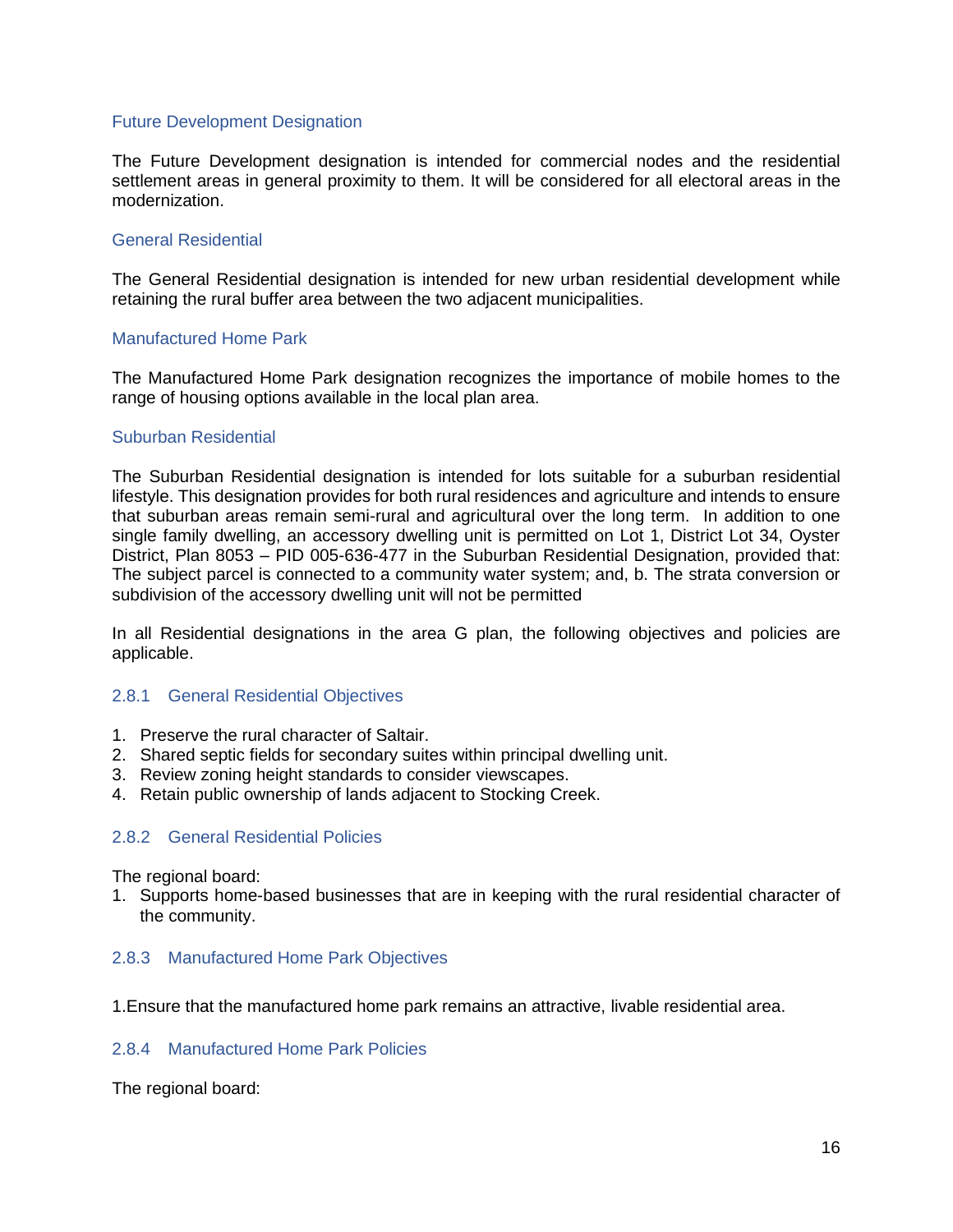1. Encourages adequate arrangements for the relocation of tenants, including into housing units within the new development, where redevelopment of a manufactured home park is contemplated.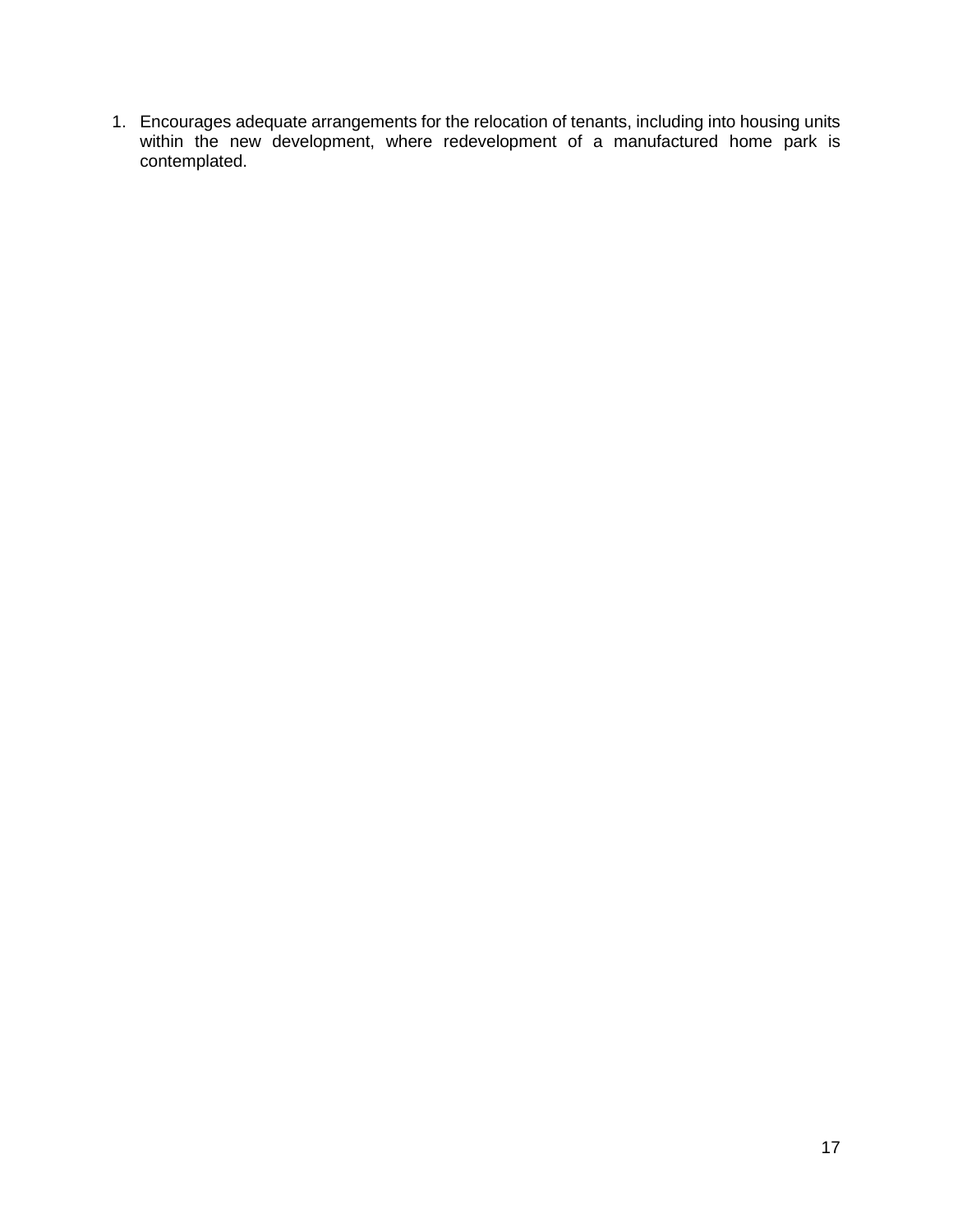### <span id="page-19-0"></span>2.8.5 Suburban Residential Objectives

- 1. Preserve the rural residential character of Saltair.
- 2. Provide adequate land for new housing requirements.
- 3. Encourage affordable rental and special needs housing in a manner in keeping with the rural residential nature of the community.
- 4. Encourage small-scale agriculture accessory to a residential use.
- 5. Support home-based businesses that are compatible with the rural setting.
- 6. Minimize conflicts between residential development and agriculture.

### <span id="page-19-1"></span>2.8.6 Suburban Residential Policies

The regional board:

- 1. Supports development variance permits to preserve trees, natural feature viewscapes or sensitive areas.
- 2. Does not support density averaging.
- 3. Supports buffering of residential lands to agriculture lands.
- 4. Does not support re-designation of lands from forestry or agriculture to residential.

### <span id="page-19-2"></span>**2.9 Railway Transportation**

#### Railway Transportation Designation

The Railway Transportation designation is to encourage and maintain a safe, convenient and efficient public access that shows due regard for the natural landscape, the quality of the environment and pedestrian, cycling and access consistent with the Cowichan Trail System guidelines.

### <span id="page-19-3"></span>2.9.1 Railway Transportation Objectives

1. To provide a corridor for public use pedestrian trails over the long term.

### <span id="page-19-4"></span>**2.10 Roads and Servicing**

Saltair's scenic, narrow country roads contribute to the rural ambience and the environment of the community. There are four main classes of public roads:

- 1. Primary Highway: The Trans-Canada Highway is in this category.
- 2. Major Collector Roads: Chemainus Road is in this category.
- 3. Minor Collector Roads: South Oyster School Road, Sea Vista Road, Olsen Road and Old Victoria Road are in this category.
- 4. Local Roads: Include all other public roads.

The only designation for Transportation in the plan area is Railway Transportation.

### Roads and Servicing

Saltair has developed to its present state without the benefit of a community-wide sewage collection and treatment system. Most residences in the plan area are equipped with a septic tank and on-site disposal field under the Vancouver Island Health Authority jurisdiction.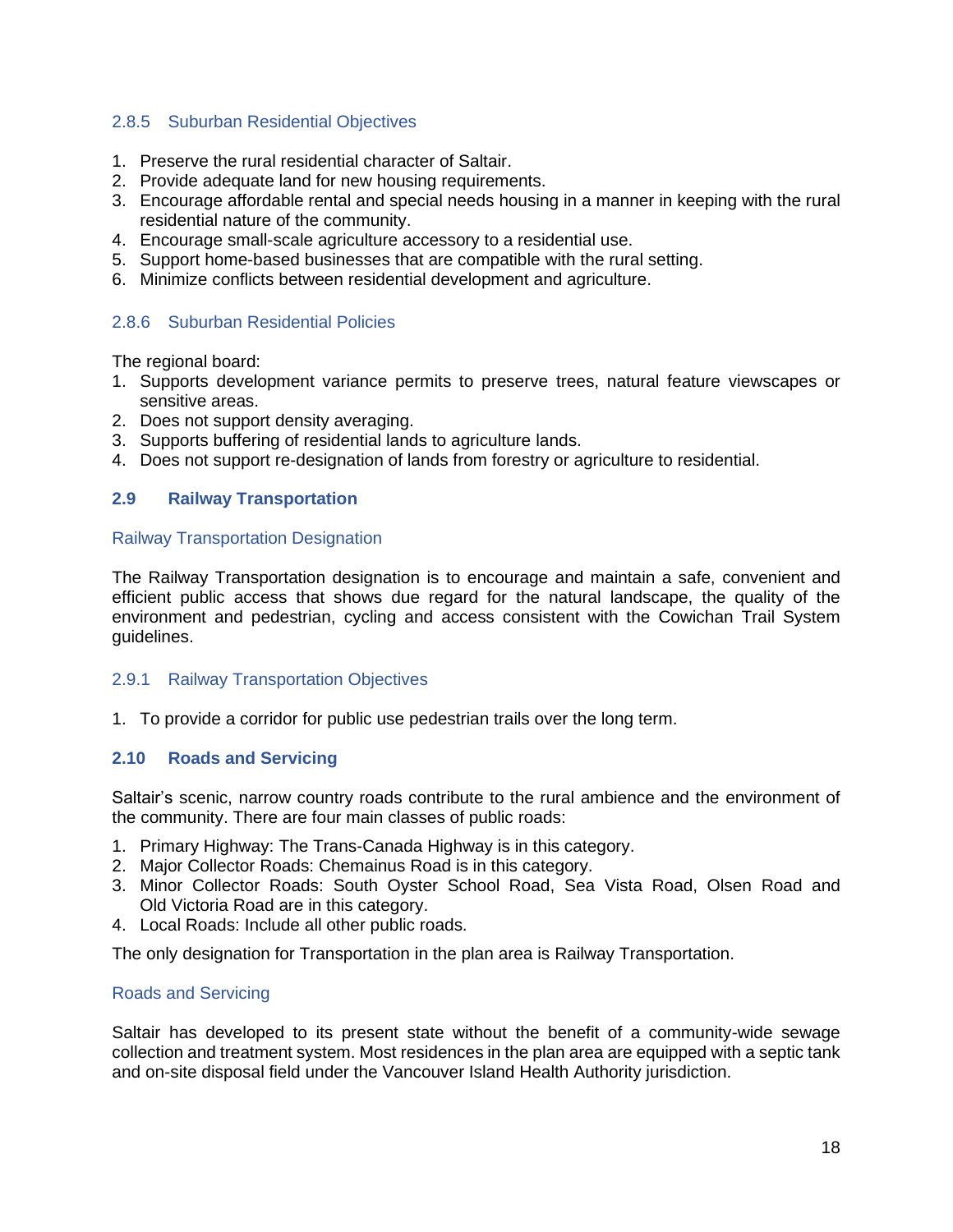This is a rural technology, best suited to areas with good permeable soil conditions and large, low-density parcels. In Saltair, the soils are generally not optimal for on-site sewage treatment, and many residential parcels are smaller than ideal for on-site septic tanks and fields.

See the OCP for further information.

The Roads and Servicing objectives and policies are intended to improve transportation and land use planning.

### <span id="page-20-0"></span>2.10.1 Roads and Servicing Objectives

- 1. Provide a corridor for public use of pedestrian trails.
- 2. Protect special features and heritage areas, including the E&N Railway.
- 3. Establish the E&N Railway corridor as a section of the Cowichan Valley Trail (The Great Trail), linking Ladysmith and Chemainus.
- 4. Encourage the Province to develop a direct access from Saltair to the Trans-Canada Highway.
- 5. Encourage the Province to provide more efficient snow removal and better maintenance and overall road improvement.
- 6. Encourage the Ministry of Transportation and Infrastructure to consider public access of trails consistent with the Cowichan Valley trail guidelines and provide public access to the Trans-Canada highway.
- 7. Encourage the Ministry of Transportation and Infrastructure to make the following changes on Chemainus Road:
	- a. remove signage on the Trans-Canada Highway that encourages Penelakut and Thetis Island ferry traffic to use the Saltair section of Chemainus Road, and encourage the traffic to use an alternative route from the Trans-Canada Highway, such as Henry Road;
	- b. remove signage that encourages regional traffic through the Saltair section of Chemainus Road;
	- c. change the classification of Chemainus Road to a 'no truck route', and place signage that strictly places load limits on heavy trucks through the Saltair section of Chemainus Road;
	- d. resolve the Branksome Road and Chemainus Road intersection safety concerns;
	- e. improve safety at night along Chemainus Road;
	- f. provide pedestrian crossways along Chemainus Road, to improve pedestrian safety and help slow traffic in the rural residential community; and
	- g. provide a well-defined pedestrian walkway on the road shoulder of Chemainus Road.
- 8. Support a community sewage collection and treatment system in Saltair, in consultation with residents and considers financial feasibility.
- 9. Discourage widening of local roads unless for safety provisions for cycling or pedestrian access.
- 10. Conduct a traffic study for Chemainus Road.

# <span id="page-20-1"></span>2.10.2 Roads and Servicing Policies

The regional board:

1. Supports the burial of public utilities.

### <span id="page-20-2"></span>**2.11 Settlement Nodes**

There are no settlement nodes in the area G Saltair local plan.

*Future residential development will be identified in the modernization.*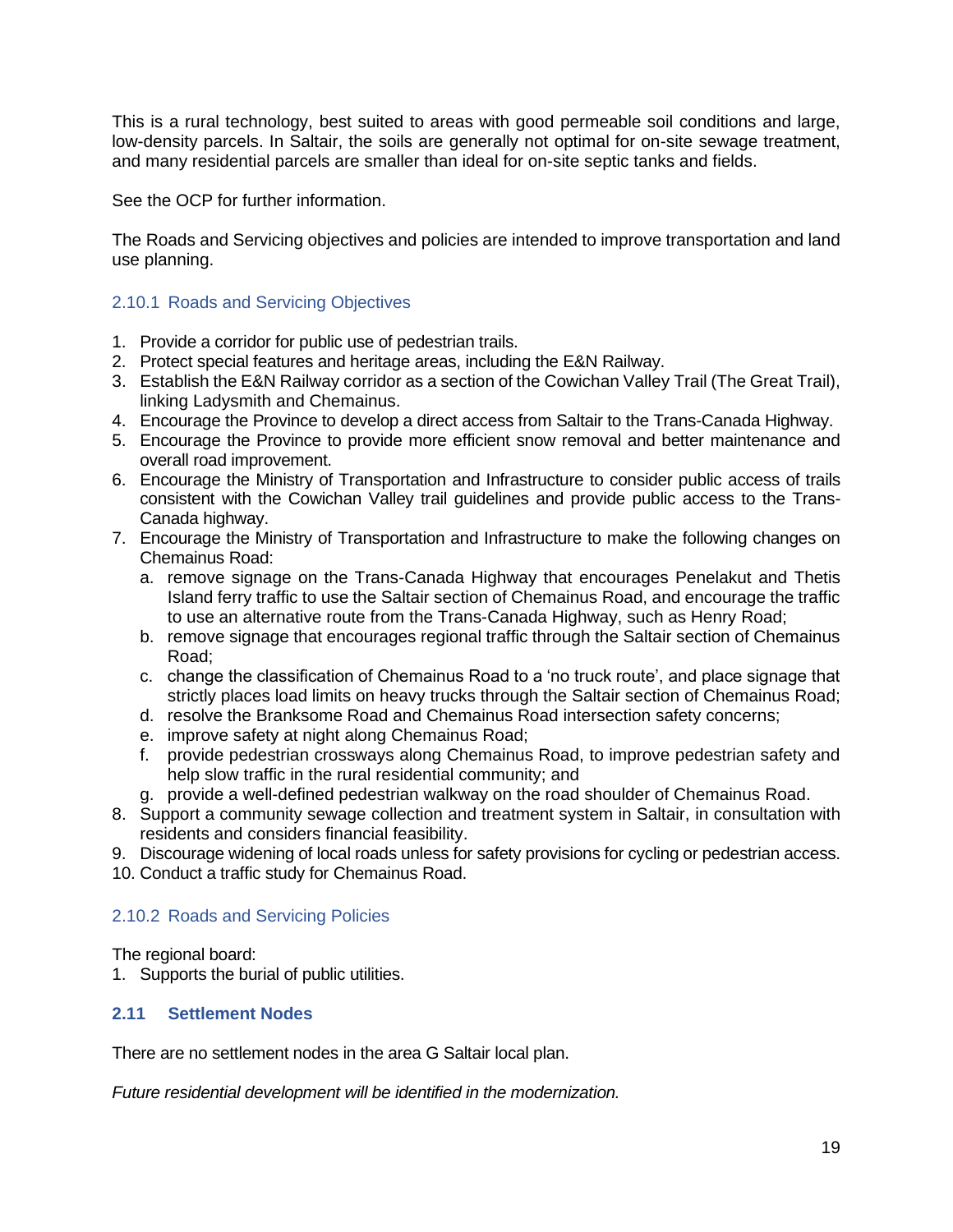# <span id="page-21-0"></span>**2.12 Temporary Use Designations**

### Temporary Use Designations

Lands designated for temporary use are intended to ensure that temporary uses have a beneficial aspect for the community and that they have little or no negative effect upon residential uses or the natural environment. Temporary use designated lands for area G are Forestry and Suburban Residential designations. The following policies complement the OCP Temporary Use objectives and policies.

## <span id="page-21-1"></span>2.12.1 Temporary Use Policies

The regional board:

- 1. Will consider temporary use designations on lands designated Forestry for the following uses:
	- a. establishment of temporary logging camps, field offices, temporary camp employee accommodation and temporary small-scale sawmill operations, including the preparation of logs, fence posts, shakes, shake blocks, poles and firewood.
- 2. Will consider temporary use designations on lands designated Suburban Residential for the following uses and conditions:
	- a. temporary agricultural operations in excess of the limits specified for Restricted Agriculture, but not to the extent of Intensive Agriculture.
- 3. Will consider specific conditions respecting the issuance of a permit and the posting of security to ensure compliance with the conditions of the permit including but not limited to:
	- a. proposed agricultural use of the property, including numbers of animals, management of agricultural products (farm stand, etc.) and any other pertinent information;
	- b. site layout plan showing location of proposed farm stand (if any), sensitive ecological areas<sup>1</sup> (if any), existing and new/proposed structures with setback distances of at least 10 m, and visual buffers (preferably vegetation buffers), in accordance with the Agricultural Land Commission's specifications, location of fans, if applicable, and placement of compost and manure piles in relation to neighbouring residential properties; and
	- c. if animals are part of the proposed agricultural use, a composting and manure management plan and a rodent management plan are required.

### <span id="page-21-2"></span>**2.13 Heritage**

There are currently no Heritage designations. Preservation of heritage is a key consideration in Parks policies. Heritage resources that may have significant heritage value and will be considered for inclusion on the CVRD Community Heritage Register include but are not limited to the following: Boulder Point, Saltair Station House and Saltair Centennial Park.

### <span id="page-21-3"></span>2.13.1 Heritage Objectives

- 1. Protect heritage resources.
- 2. Protect the rural character of Saltair as the main priority of Saltair residents.
- 3. Identify lands and buildings for designations with historical, cultural, architectural or social value.

<sup>1</sup> Definition: wetlands, streams and any sensitive ecosystems from the Vancouver Island Sensitive Ecosystem Inventory mapping.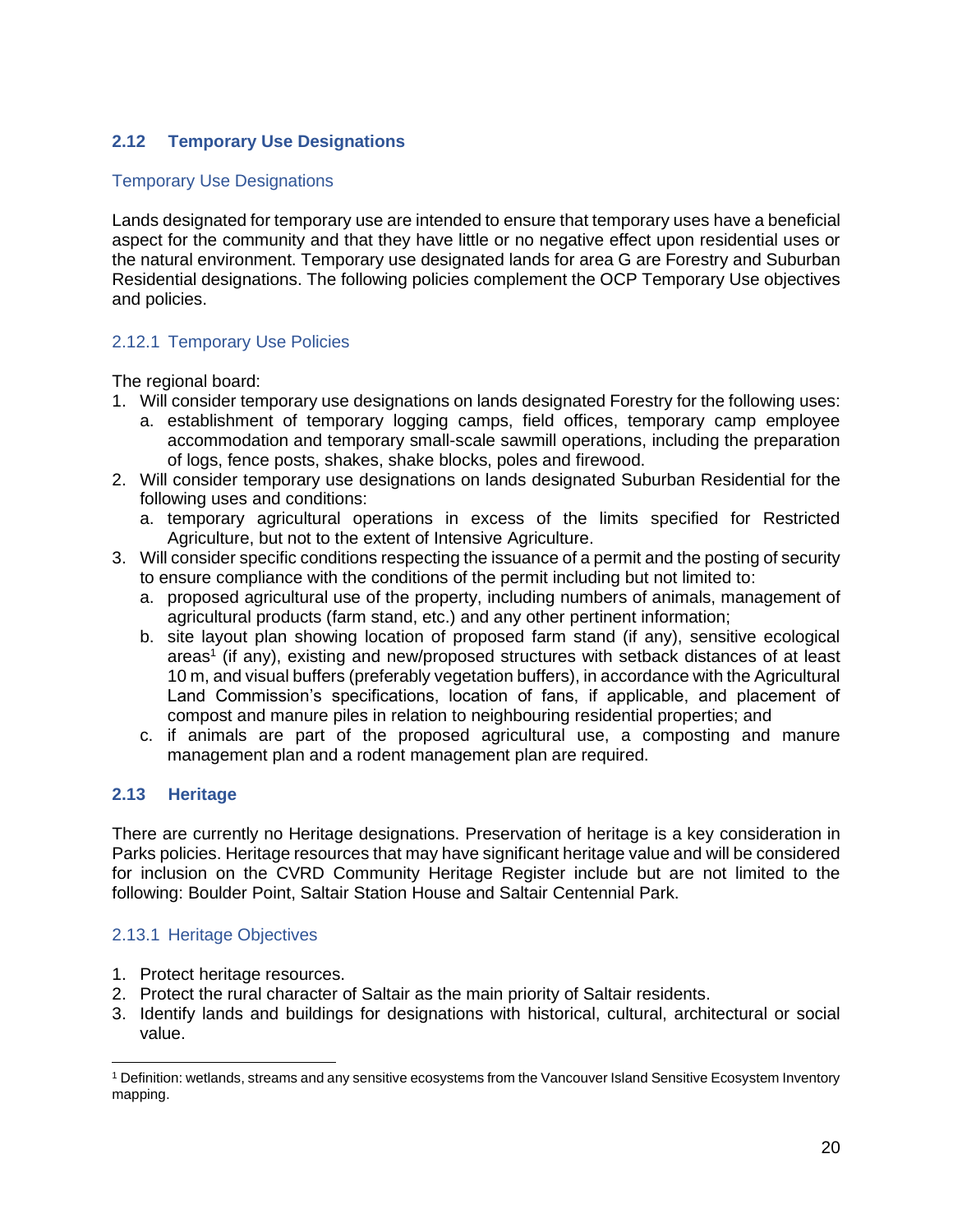4. Encourage and enhance the economic viability of heritage designations.

# <span id="page-22-0"></span>2.13.2 Heritage Policies

The regional board:

*To be completed in the modernization.*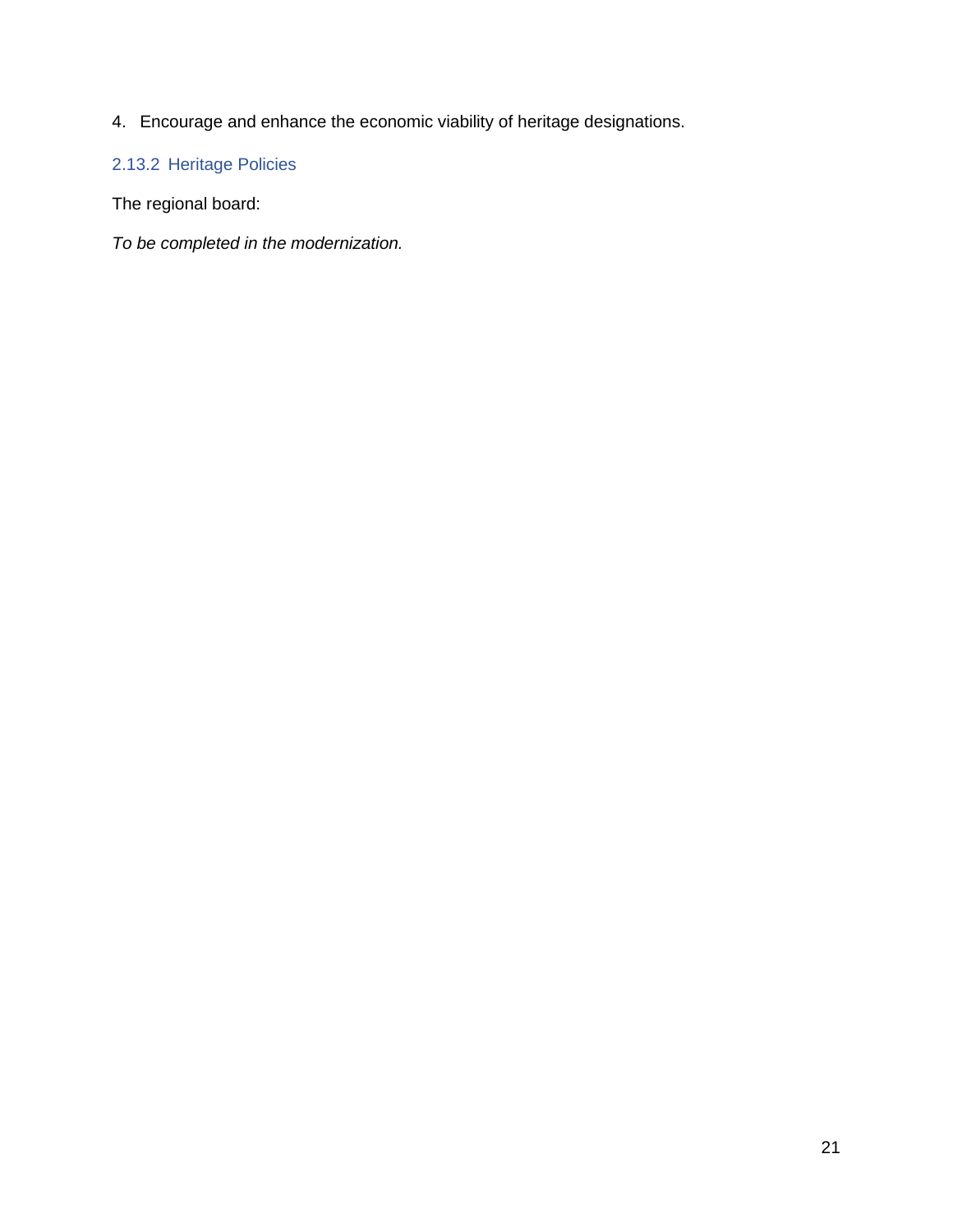### <span id="page-23-0"></span>**PART 3 IMPLEMENTATION AND EVALUATION**

### <span id="page-23-1"></span>**3.1 Monitoring and Review of the Plan**

*To be considered in the modernization.* 

### <span id="page-23-2"></span>**3.2 Performance Measures**

This section provides a means by which to measure the success of the OCP in terms of the objectives and policies of this plan. The land use inventory statistics will outline the amount of land within the plan area. The current amount of land within the plan area (shown on Schedule L) is 25,332 ha (62,596 ac).

#### A. *Renewable Resource – Agriculture*

The current amount of land designated for Renewable Resource – Agriculture use is approximately 191 ha (471 ac), or 0.75% of the rural plan area.

#### B. *Rural Resource – Forestry*

The current amount of land designated for Renewable Resource – Forestry use is approximately 24,576 ha (60,729ac), or 97.02% of the plan area.

#### C. *Industrial*

The current amount of land designated for Industrial use is 0 ha (0 ac), or 0% of the plan area.

#### D. *Institutional*

The current amount of land designated for Institutional use is approximately 3 ha (6 ac), or 0.01% of the plan area.

### E. *Parks*

The current amount of land designated as Parks is approximately 129 ha (318 ac), or 0.51% of the plan area.

#### F. *Freshwater*

The current amount of the plan area designated as Freshwater is approximately 81 ha (201 ac).

#### G. *Marine*

The current amount of the plan area designated as Marine area is 1,746 ha (4,314 ac).

#### H. *Commercial Area*

The current amount of land designated for Commercial use is approximately 10 ha (25 ac), or 0.04% of the plan area.

#### I. *Residential Area*

The current amount of land designated for Residential use is approximately 406 ha (1,004 ac), or 1.60% of the plan area.

#### J. *Railway Transportation*

The current amount of land designated for Railway Transportation use is approximately 17 ha (42 ac), or 0.07% of the plan area.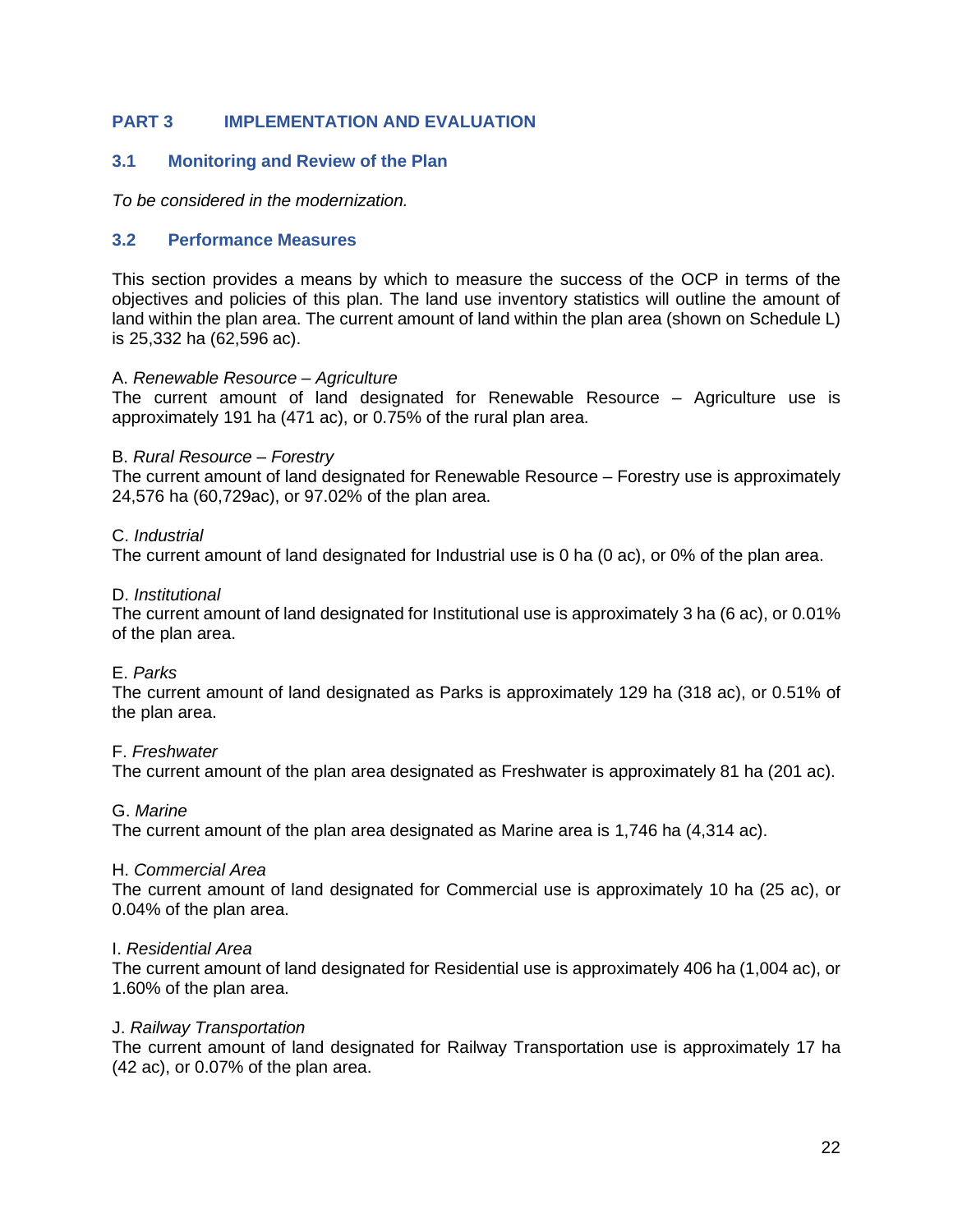# <span id="page-24-0"></span>Table 3–1 Regional Performance Measures

| <b>Land Use Designations</b>        | <b>Hectares</b> | <b>Acres</b> | % of Local Plan |
|-------------------------------------|-----------------|--------------|-----------------|
| Renewable Resource -<br>Agriculture | 191             | 471          | 0.75            |
| Renewable Resource - Forestry       | 24,576          | 60,729       | 97.02           |
| Industrial                          | $\Omega$        | $\Omega$     | 0.00            |
| Institutional                       | 3               | 6            | 0.01            |
| Parks                               | 129             | 318          | 0.51            |
| <b>Freshwater</b>                   | 81              | 201          |                 |
| <b>Marine</b>                       | 1,746           | 4,314        |                 |
| Commercial                          | 10              | 25           | 0.04            |
| Residential                         | 406             | 1,004        | 1.60            |
| Railway Transportation              | 17              | 42           | 0.07            |
| Total                               | 25,332          | 62,596       | 100.00          |

### **Electoral Area G - Saltair Local Area Plan**

1. When calculating the land use designations, land within the ALR is included in the designation within which it sits.

2. In the plan area, the total amount of ALR land is approximately 324 ha, or 0.6%.

3. In the plan area, there is no land within a Growth Containment Boundary.

4. In calculating the total plan areas and percentages, Marine and Freshwater were not included.